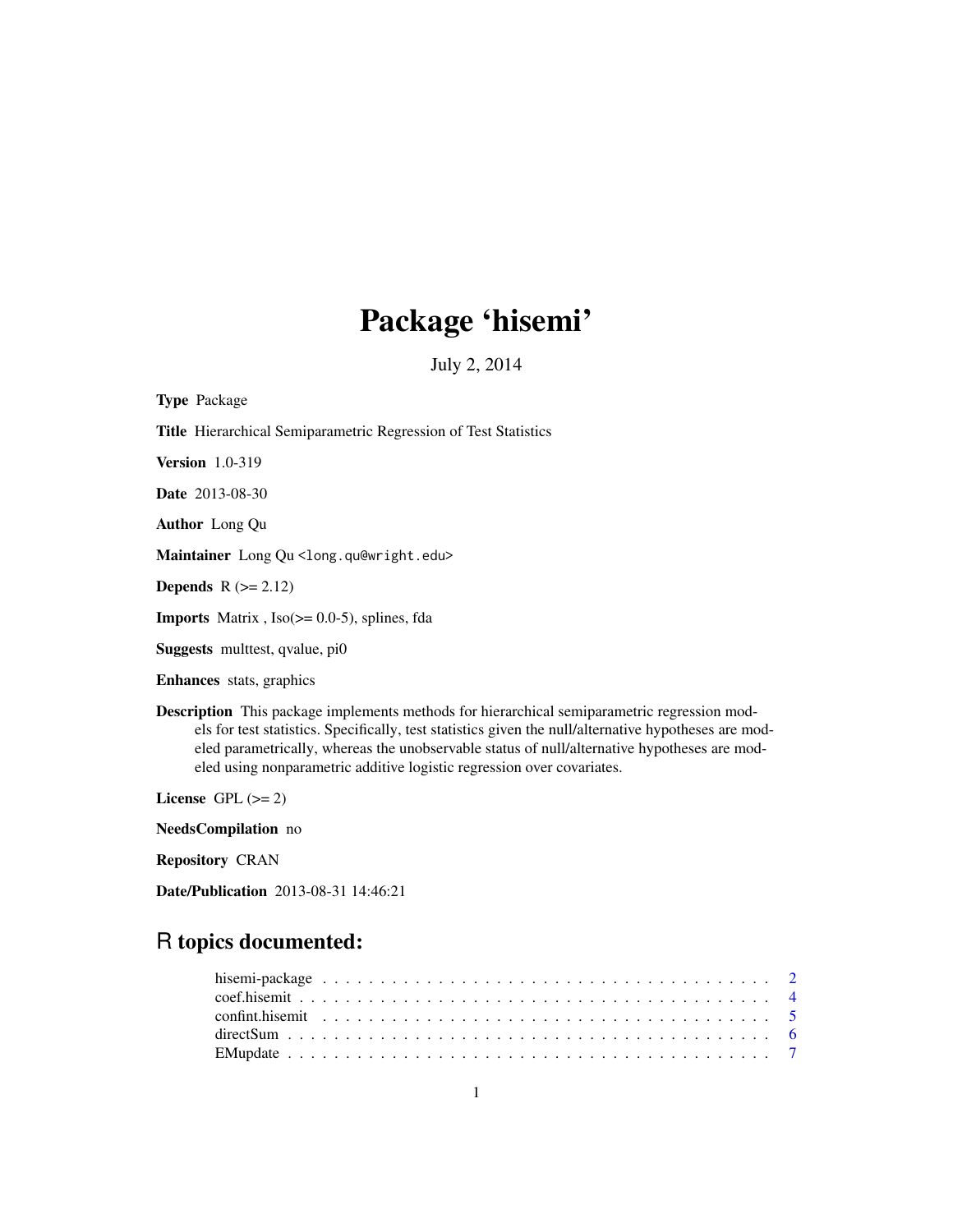# <span id="page-1-0"></span>2 hisemi-package

| Index | 28 |
|-------|----|
|       |    |
|       |    |
|       |    |
|       |    |
|       |    |
|       |    |
|       |    |
|       |    |
|       |    |
|       |    |
|       |    |
|       |    |
|       |    |
|       |    |
|       |    |
|       |    |

<span id="page-1-1"></span>hisemi-package *The package includes functions for fitting hierarchical semiparametric regression model to a large number of parametric test statistics.*

# Description

The package includes functions for fitting hierarchical semiparametric regression model to a large number of parametric test statistics

# Details

| Package:  | hisemi                 |
|-----------|------------------------|
| Type:     | Package                |
| Version:  | 1.0-319                |
| Date:     | 2013-08-30             |
| License:  | GPL version 2 or newer |
| LazyLoad: | yes                    |

- [penLik.EMNewton](#page-14-1) is the major interface function to be called.
- [coef.hisemit](#page-3-1) extracts the estimated parameters.
- [confint.hisemit](#page-4-1) returns the confidence intervals.
- [directSum](#page-5-1) computes the direct sum of matrices.
- [EMupdate](#page-6-1) is the EM algorithm used in [penLik.EMNewton](#page-14-1).
- [fitted.hisemit](#page-7-1) extracts the fitted values.
- [logLik.hisemit](#page-10-1) returns the log likelihood.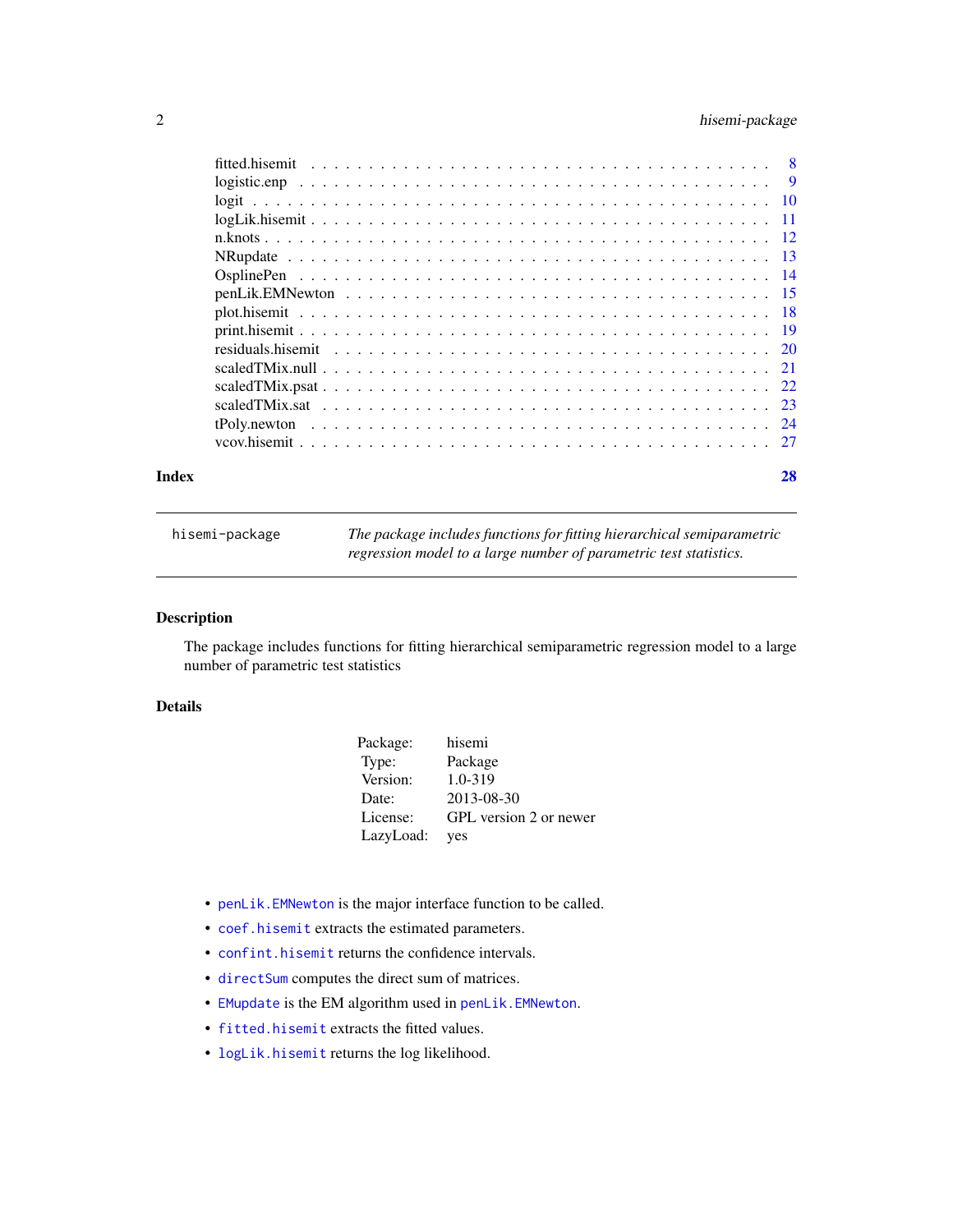# <span id="page-2-0"></span>hisemi-package 3

- [NRupdate](#page-12-1) is the Newton-Raphson algorithm used in [penLik.EMNewton](#page-14-1).
- [plot.hisemit](#page-17-1) plots the fitted model.
- [print.hisemit](#page-18-1) print summary information.
- [residuals.hisemit](#page-19-1) returns the residuals.
- [scaledTMix.null](#page-20-1) fits the null model with common pi0.
- [scaledTMix.psat](#page-21-1) fits the partially saturated model with free pi0 and common scale factor.
- scaled TMix. sat fits the completely saturated model with free pi0 and free scale factor.
- [vcov.hisemit](#page-26-1) returns the sandwich variance-covariance matrix.

# Author(s)

Long Qu <long.qu@wright.edu>

Maintainer: Long Qu <long.qu@wright.edu>

# **References**

Long Qu, Dan Nettleton, Jack Dekkers (2012). A hierarchical semiparametric model for incorporating inter-gene relationship information for analysis of genomic data. Biometrics, 68(4):1168-1177

#### See Also

[pi0-package](#page-0-0)

#### Examples

```
## simulate some fake data
G=100 ## for demonstration only. Normally, G should be much larger
sdncp=1.3
n1=n2=5
df=n1+n2-2
set.seed(54457704)
x=runif(G,1,G)
f=function(x)sin(x*pi/1000)+1
Pi.i=1/(1+exp(f(x)))
Z.i=rbinom(G,1,1-Pi.i)
t0.i=rt(G,df)ncp.i=rnorm(G,0,sdncp)
t1.i=rt(G,df,ncp.i)
t.i=ifelse(Z.i==0,t0.i,t1.i)
## fit model
(plfit=penLik.EMNewton(t.i, x, df, spar=10^seq(0,8,length=30),plotit=FALSE))
(plfit0=scaledTMix.null(t.i, df))
## Not run:
plot(plfit)
plot(t.i, plfit$lfdr, pch='.')
lines(sort(t.i), plfit0$lfdr[order(t.i)], col=2, lwd=3)
## End(Not run)
```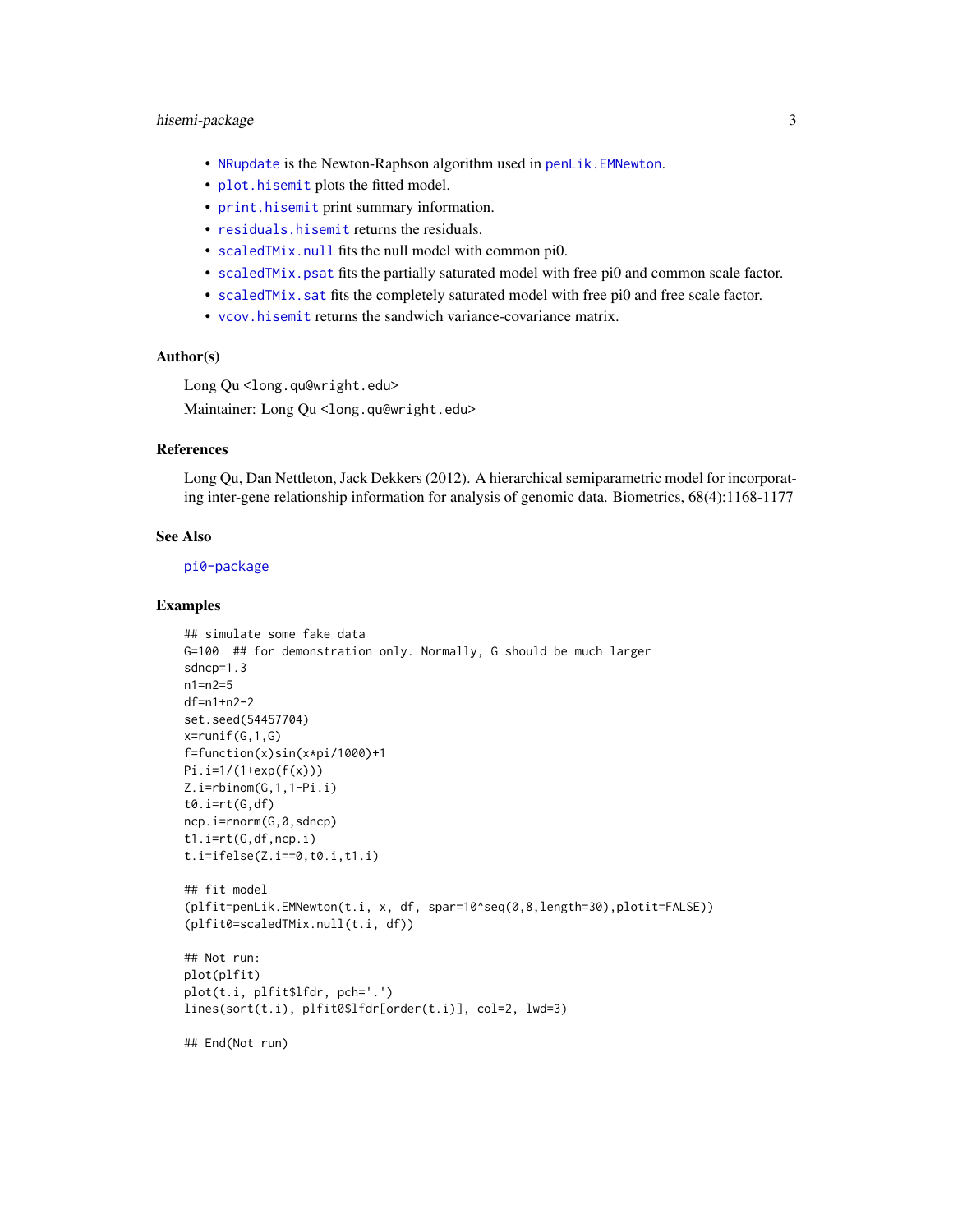<span id="page-3-1"></span><span id="page-3-0"></span>

#### Description

Extracts fitted parameters from a hisemit object

# Usage

```
## S3 method for class 'hisemit'
coef(object, scale.parameterization = c("r",
        "scale.factor", "sd.ncp"), ...)
```
# Arguments

```
object A hisemit object
scale.parameterization
              One of "r", "scale.factor", "sd.ncp". See details.
... Not used.
```
# Details

For the scale parameter, there are three parameterizations.

- 'scale.factor' means the multiplicative scaling factor (greater than 1).
- 'sd.ncp' means the equivalent standard deviation of the noncentrality parameters.
- 'r' means log(scale.fact-1), which is in the range of whole real line.

# Value

A numeric vector of estimated parameters

#### Author(s)

Long Qu <long.qu@wright.edu>

#### References

Long Qu, Dan Nettleton, Jack Dekkers (2012) A hierarchical semiparametric model for incorporating inter-gene relationship information for analysis of genomic data. Biometrics, 68(4):1168-1177

#### See Also

```
plot.hisemit, fitted.hisemit, coef.hisemit, vcov.hisemit, residuals.hisemit, logLik.hisemit,
confint.hisemit, print.hisemit, penLik.EMNewton
```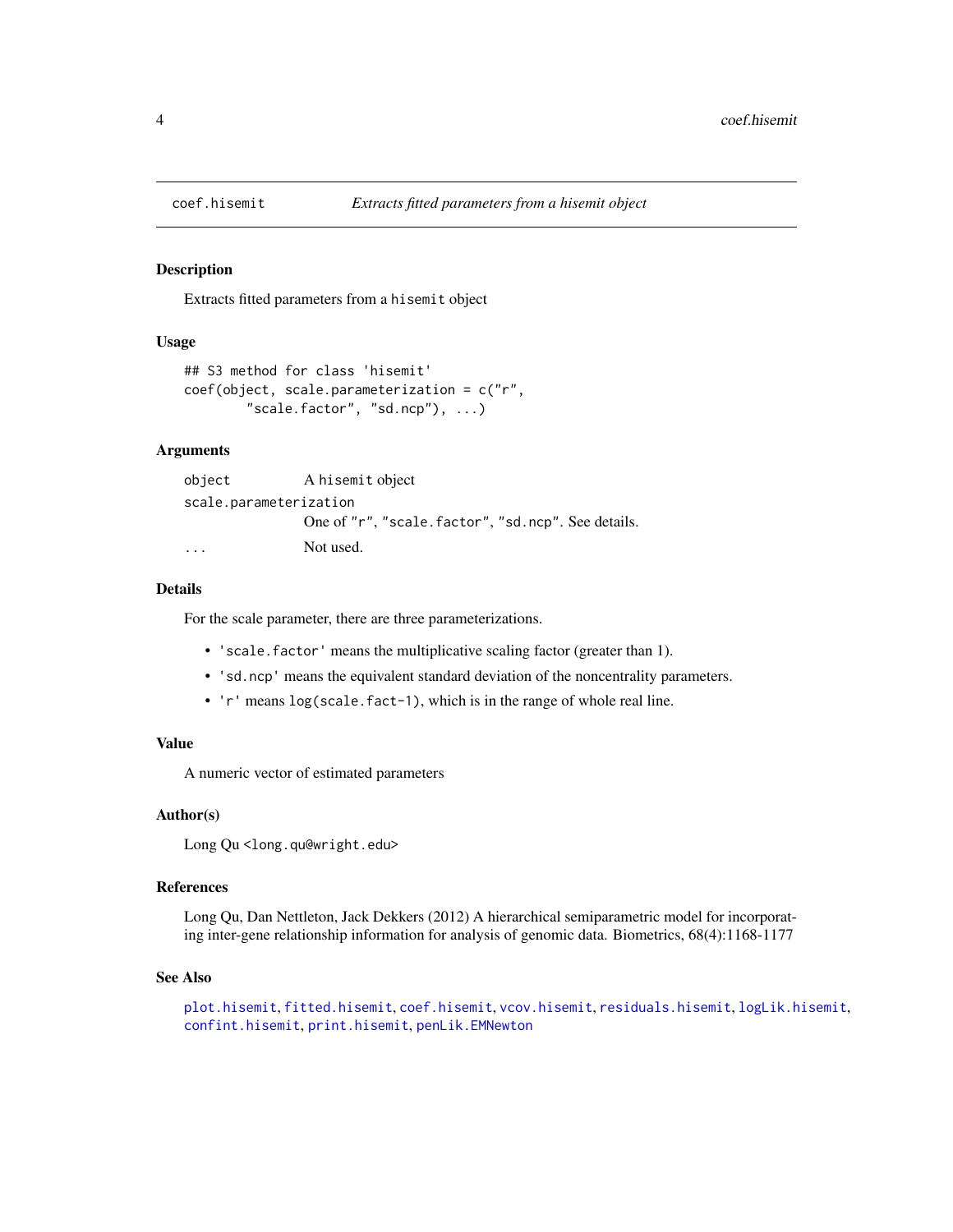<span id="page-4-1"></span><span id="page-4-0"></span>confint.hisemit *Extract Wald-type asymptotic confidence intervals from a hisemit object*

# Description

Extract Wald-type asymptotic confidence intervals from a hisemit object.

# Usage

```
## S3 method for class 'hisemit'
confint(object, parm = c("lfdr", "fpp", "beta", "scale.fact",
        "sd.ncp", "r", "coef", "pi0", "f"), level = 0.95, component, ...)
```
# Arguments

| object              | A hisemit object.                                                                                 |
|---------------------|---------------------------------------------------------------------------------------------------|
| parm                | One of c("1fdr", "fpp", "beta", "scale.fact", "sd.ncp", "r", "coef", "pi0", "f").<br>See details. |
| level               | A numeric scalar between 0 and 1, specifying the level of confidence.                             |
| component           | Specifying which additive component to be extracted. See details.                                 |
| $\cdot \cdot \cdot$ | Currently not used.                                                                               |

# Details

The parm could be:

- 'lfdr' Local false discovery rates
- 'fpp' False positive proportions; not implemented yet.
- 'beta' Regression coefficients
- 'scale.fact' Multiplicative scale factor
- 'r' log(scale.fact-1)
- 'sd.ncp' Equivalent standard deviation of noncentrality parameters
- 'coef' All parameters
- 'pi0' Prior probability of true null hypotheses
- 'f' Underlying smooth function

The component specifies which component of the fitted smooth function to be extracted. If component is missing, the overal function is returned.

If component='intercept', only the intercept term is returned.

If component is numeric, then it specifies the smooth function corresponding to which covariate to be extracted.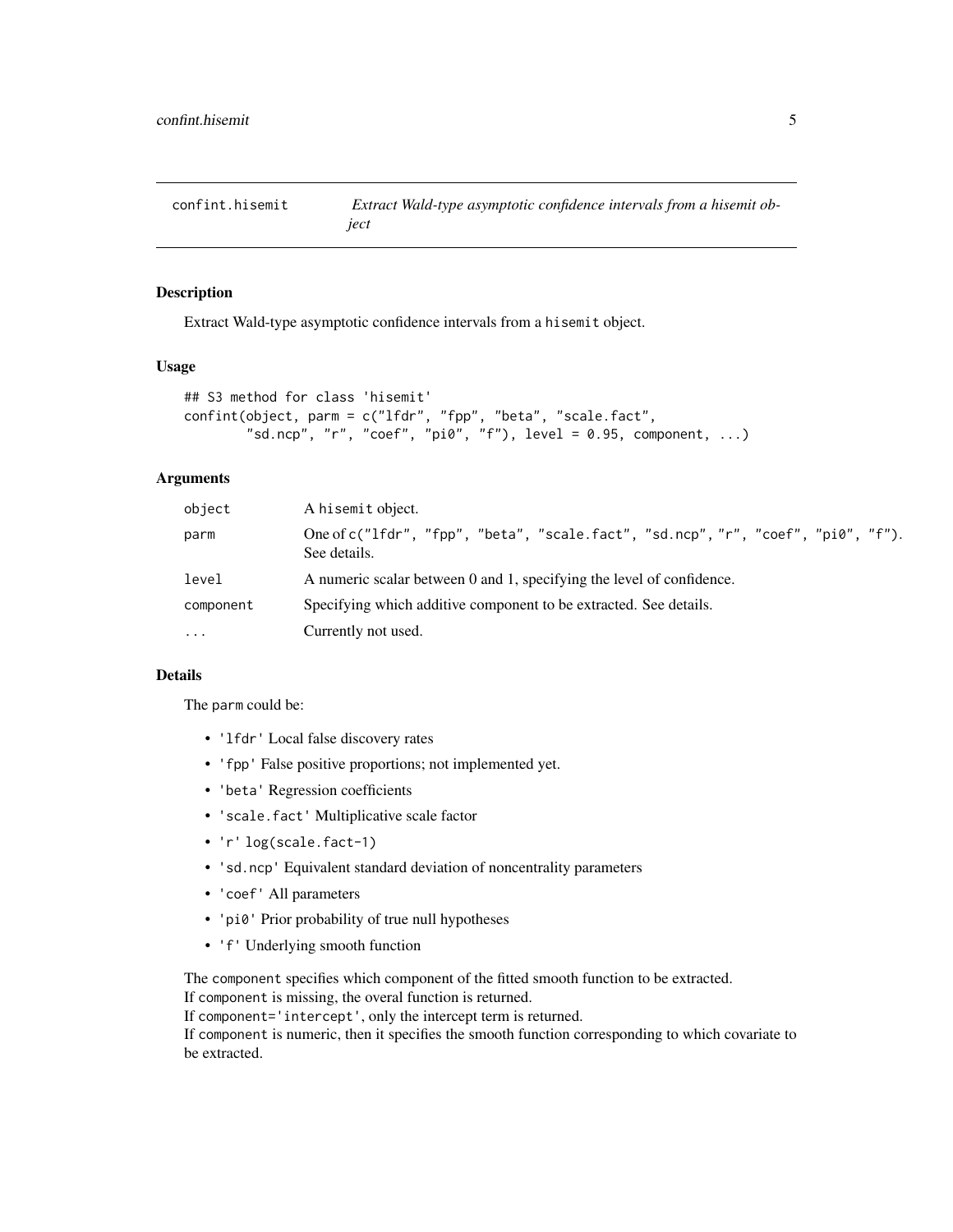# <span id="page-5-0"></span>Value

A matrix (or vector) with columns giving lower and upper confidence limits for each parameter.

#### Author(s)

Long Qu<long.qu@wright.edu>

# References

Long Qu, Dan Nettleton, Jack Dekkers (2012) A hierarchical semiparametric model for incorporating inter-gene relationship information for analysis of genomic data. Biometrics, 68(4):1168-1177

#### See Also

```
plot.hisemit, fitted.hisemit, coef.hisemit, vcov.hisemit, residuals.hisemit, logLik.hisemit,
confint.hisemit, print.hisemit, penLik.EMNewton
```
<span id="page-5-1"></span>directSum *Direct sum of matrices*

#### Description

Direct sum of matrices, i.e., put matrices along the diagonal

#### Usage

directSum(...)

#### Arguments

... matrices to be directSumed.

# Details

The function treats each matrix as an element and put the element along the diagonal line.

#### Value

A matrix, which is the direct sum of . . . .

#### Author(s)

Long Qu<long.qu@wright.edu>

# Examples

```
A=matrix(1:9,3,3)
all.equal(directSum(A), A) #TRUE
(B=directSum(-1,A))
directSum(A,B)
```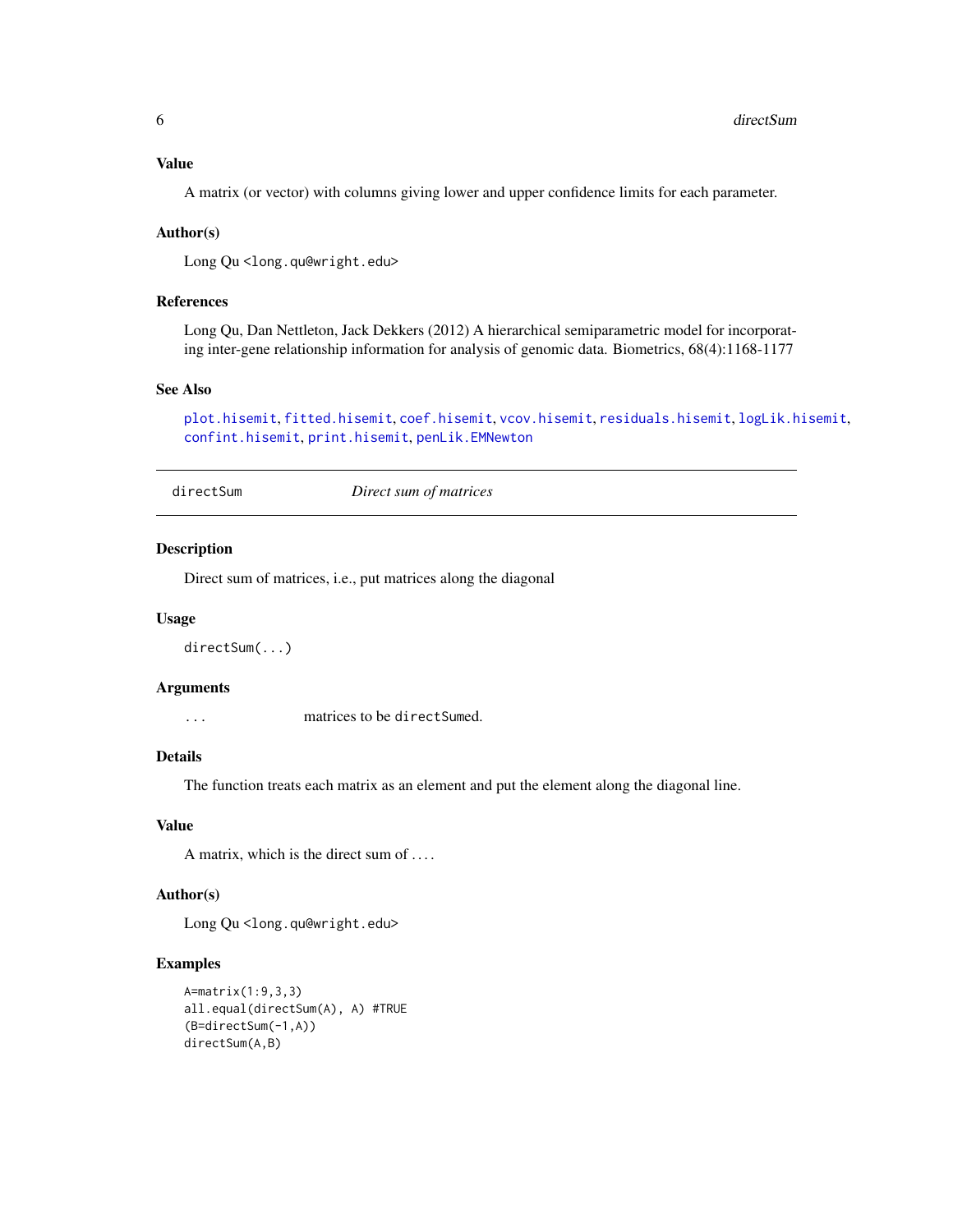<span id="page-6-1"></span><span id="page-6-0"></span>

# Description

Utility function performing EM algorithm updates for [penLik.EMNewton](#page-14-1)

# Usage

```
EMupdate(starts, nLogLik.pen, optim.method, H, tstat, df, dt0,
        spar.Pen.mat, em.iter.max = 10, em.beta.iter.max = 1,
        scale.conv = 0.001, lfdr.conv = 0.001,
        NPLL.comv = 0.001, debugging = FALSE)
```
# Arguments

| starts                          | A numeric vector of starting values, in 'r' parameterization of the scale. fact                          |
|---------------------------------|----------------------------------------------------------------------------------------------------------|
| nLogLik.pen                     | A function computing negative penalized log likelihod                                                    |
| optim.method                    | One of BFGS, CG, L-BFGS-B, Nelder-Mead, SANN, nlminb, NR, the method used<br>for optimization.           |
| H                               | Design matrix                                                                                            |
| tstat                           | A numeric vector of t-statistics                                                                         |
| df                              | A numeric scalar or vector of degrees of freedom                                                         |
| dt0                             | A numeric vector of the central t-density evaluated at the t-statistics                                  |
| spar.Pen.mat                    | smoothing parameter times the penalty matrix                                                             |
| em.iter.max<br>em.beta.iter.max | Maximum number of EM iterations                                                                          |
|                                 | Maximum number of iterations in maximization step with respect to regression<br>coefficients             |
| scale.conv                      | A small numeric scalar specifying the convergence criterion for the scale param-<br>eter                 |
| lfdr.conv                       | A small numeric scalar specifying the convergence criterion for the local false<br>discovery rates       |
| NPLL.conv                       | A small numeric scalar specifying the convergence criterion for the negative<br>penalized log likelihood |
| debugging                       | A logical scalar indicating whether debugging mode of the code should be run                             |

# Value

A numeric vector of updated parameter estimates. The scale factor is in the log(scale.fact-1) parameterization.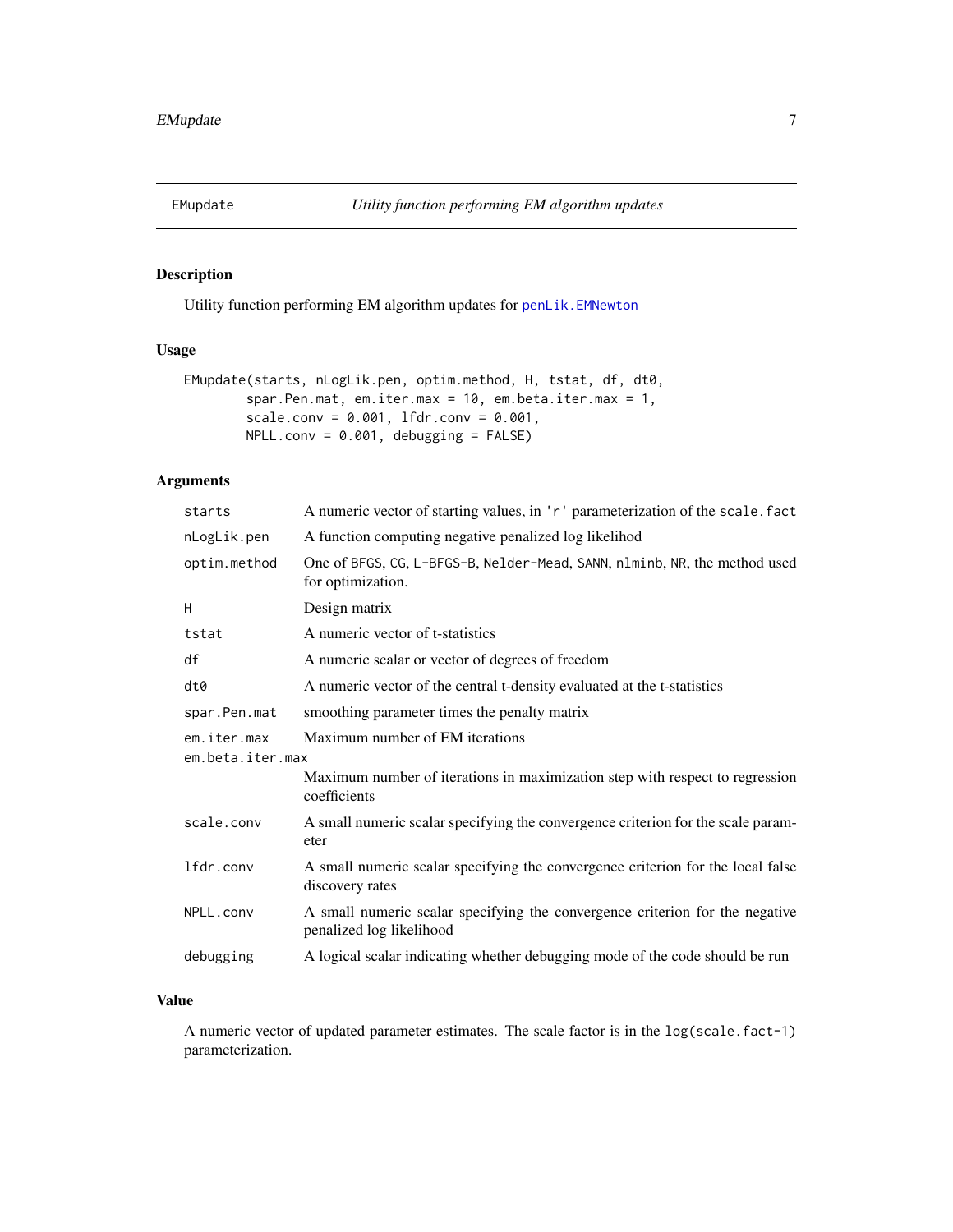# <span id="page-7-0"></span>Author(s)

Long Qu <long.qu@wright.edu>

#### References

Long Qu, Dan Nettleton, Jack Dekkers (2012) A hierarchical semiparametric model for incorporating inter-gene relationship information for analysis of genomic data. Biometrics, 68(4):1168-1177

#### See Also

[penLik.EMNewton](#page-14-1), [NRupdate](#page-12-1)

<span id="page-7-1"></span>fitted.hisemit *Extract fitted values from a hisemit object*

# Description

Extract fitted values from a hisemit object

#### Usage

```
## S3 method for class 'hisemit'
fitted(object, fitted.type = c("lfdr", "fpp", "pi0", "f"),
       gene.list, component, ...)
```
# Arguments

| object      | A hisemit object                                               |
|-------------|----------------------------------------------------------------|
| fitted.type | One of $c("lfdr", "fpp", "pi0", "f").$ See details.            |
| gene.list   | Not implemented                                                |
| component   | Specifying which additive component is extracted. See details. |
| $\cdot$     | Not used.                                                      |

# Details

For the fitted.type argument,

- 'lfdr' specifys local false discovery rates to be extracted.
- 'fpp' specifys false positive proportion to be extracted.
- 'pi0' specifys prior probability of null hypothesis to be extracted.
- 'f' specifys the smooth function to be extracted.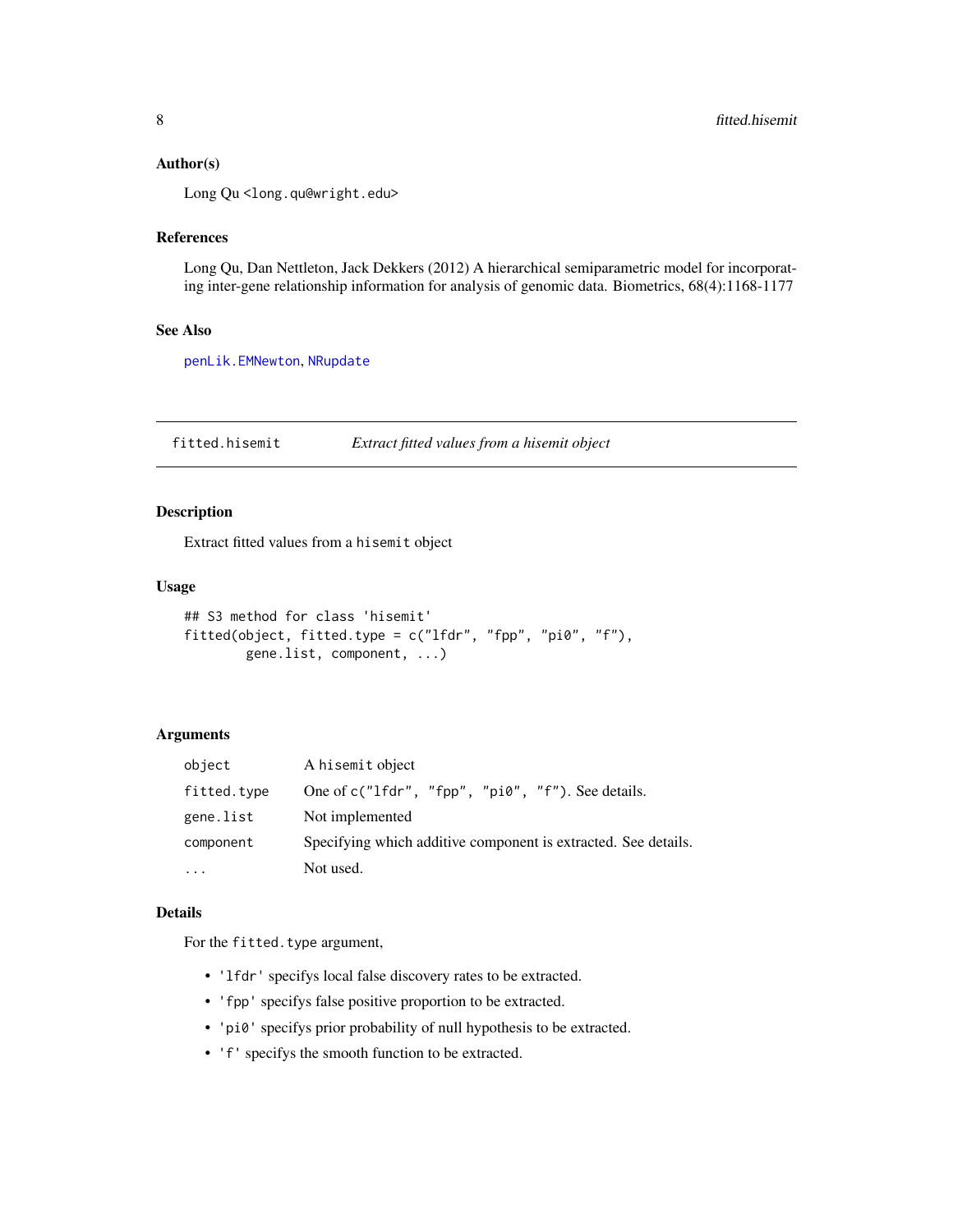# <span id="page-8-0"></span>logistic.enp 9

When fitted.type='f', the component specifies which component of the fitted smooth function to be extracted.

If component is missing, the overal function is returned.

If component='intercept', only the intercept term is returned.

If component is numeric, then it specifies the smooth function corresponding to which covariate to be extracted.

# Value

A numeric vector

#### Author(s)

Long Qu<long.qu@wright.edu>

# References

Long Qu, Dan Nettleton, Jack Dekkers (2012) A hierarchical semiparametric model for incorporating inter-gene relationship information for analysis of genomic data. Biometrics, 68(4):1168-1177

# See Also

[plot.hisemit](#page-17-1), [fitted.hisemit](#page-7-1), [coef.hisemit](#page-3-1), [vcov.hisemit](#page-26-1), [residuals.hisemit](#page-19-1), [logLik.hisemit](#page-10-1), [confint.hisemit](#page-4-1), [print.hisemit](#page-18-1), [penLik.EMNewton](#page-14-1)

| logistic.enp | Fit a logistic curve to the raw effective number of parameters over log |
|--------------|-------------------------------------------------------------------------|
|              | smoothing parameter                                                     |

# Description

Fit a logistic curve to the raw effective number of parameters over log smoothing parameter

#### Usage

```
logistic.enp(log.spar, enps, maximum, minimum = 2, eps = 1e-08)
```
# Arguments

| log.spar | A numeric vector of log smoothing parameters                           |
|----------|------------------------------------------------------------------------|
| enps     | A numeric vector of raw effective number of parameters                 |
| maximum  | A numeric scalar of upper bound of the effective number of parameters  |
| minimum  | A numeric scalar of lower bound of the effective enumber of parameters |
| eps      | A small numeric scalar of error of tolerence                           |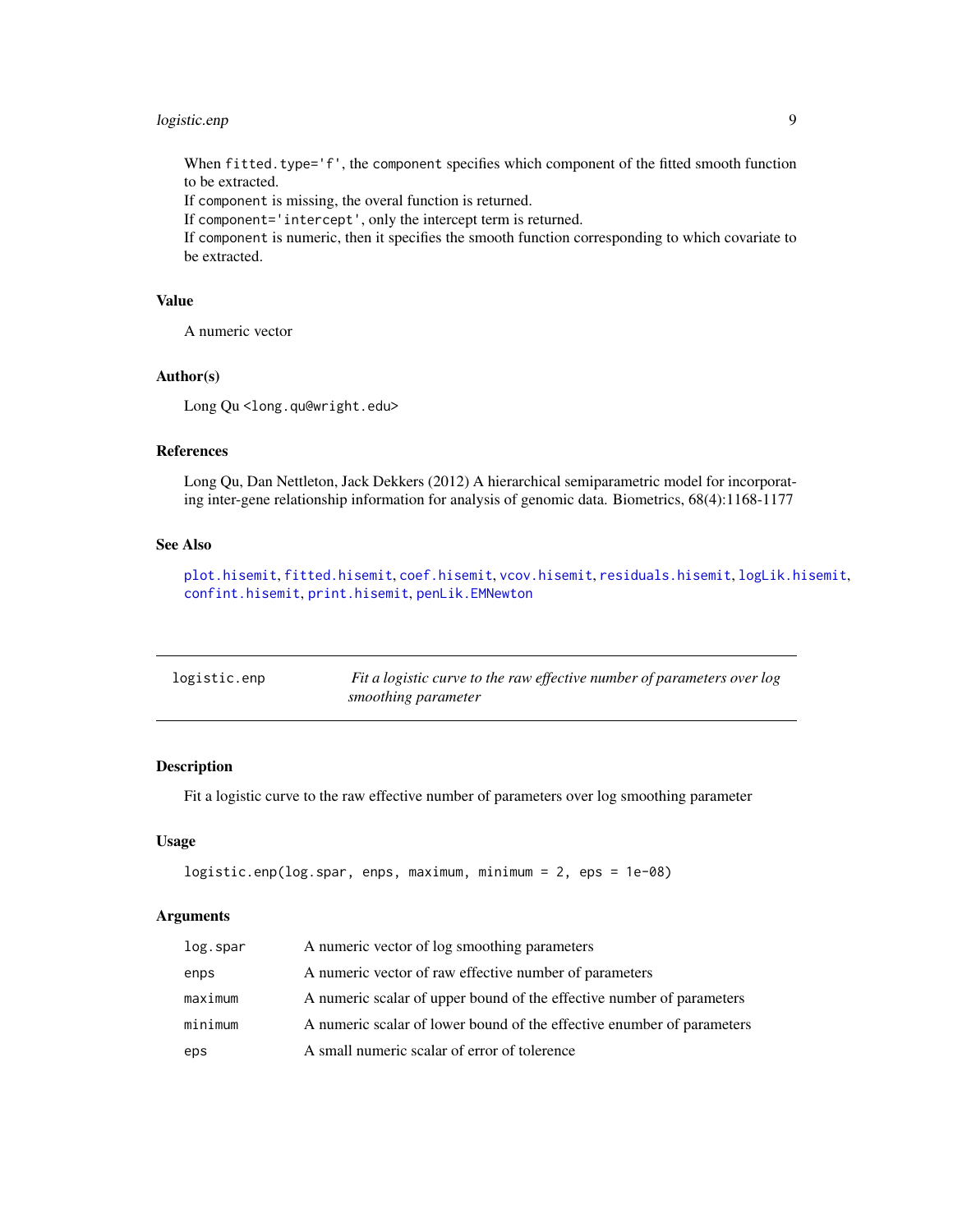# <span id="page-9-0"></span>Details

The purpose is of this function is to reduce some estimation variability of effective number of parameters. The function heuristically fit a smooth logistic curve to the raw effective number of parameters.

# Value

A numeric vector of fitted effective number of parameters, with attributes

| log.spar    | log of smoothing parameter                            |
|-------------|-------------------------------------------------------|
| rate        | rate parameter of the logistic curve                  |
| mdis        | the center parameter of the logistic curve            |
| pow         | the exponent parameter of the logistic curve          |
| fit         | a nonlinear least squared fit object                  |
| goodenp.idx | Indices of enps whose values are reasonably estimated |
| mode        | The model of enps from a isotonic fit                 |

# Author(s)

Long Qu<long.qu@wright.edu>

# See Also

[nls](#page-0-0)

# logit *Logit link and its inverse*

# Description

Logit link and its inverse

# Usage

logit(mu) logit.inv(eta)

# Arguments

| mu  | See make.link. |
|-----|----------------|
| eta | See make.link. |

# Details

logit is defined as make.link("logit")\$linkfun. logit.inv is defined as make.link("logit")\$linkinv.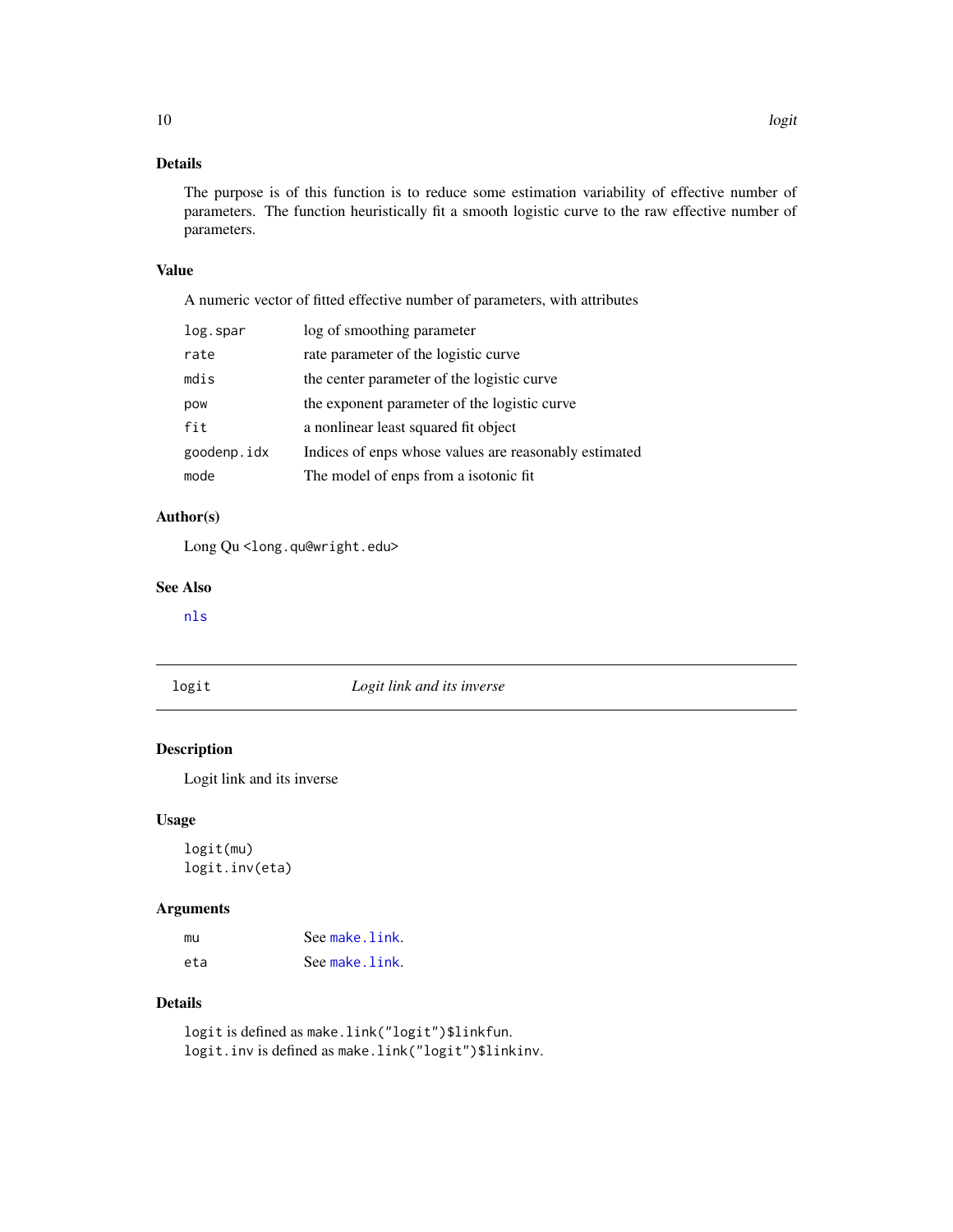# <span id="page-10-0"></span>logLik.hisemit 11

# Value

A link function or its inverse. See [make.link](#page-0-0).

# Author(s)

Long Qu <long.qu@wright.edu>

# See Also

[make.link](#page-0-0)

<span id="page-10-1"></span>logLik.hisemit *Extract the log likelihood from a hisemit object*

# Description

Extract the log likelihood from a hisemit object.

#### Usage

```
## S3 method for class 'hisemit'
logLik(object, take.sum = TRUE,...)
```
# Arguments

| object   | A hisemit object                                                                                                           |
|----------|----------------------------------------------------------------------------------------------------------------------------|
| take.sum | A logical scalar, indicating whether total log likelihood or the log likelihood of<br>each data point should be extracted. |
| $\cdots$ | Currently not used                                                                                                         |

# Value

An object of class 'logLik'.

# Author(s)

Long Qu <long.qu@wright.edu>

### References

Long Qu, Dan Nettleton, Jack Dekkers (2012) A hierarchical semiparametric model for incorporating inter-gene relationship information for analysis of genomic data. Biometrics, 68(4):1168-1177

#### See Also

[plot.hisemit](#page-17-1), [fitted.hisemit](#page-7-1), [coef.hisemit](#page-3-1), [vcov.hisemit](#page-26-1), [residuals.hisemit](#page-19-1), [logLik.hisemit](#page-10-1), [confint.hisemit](#page-4-1), [print.hisemit](#page-18-1), [penLik.EMNewton](#page-14-1)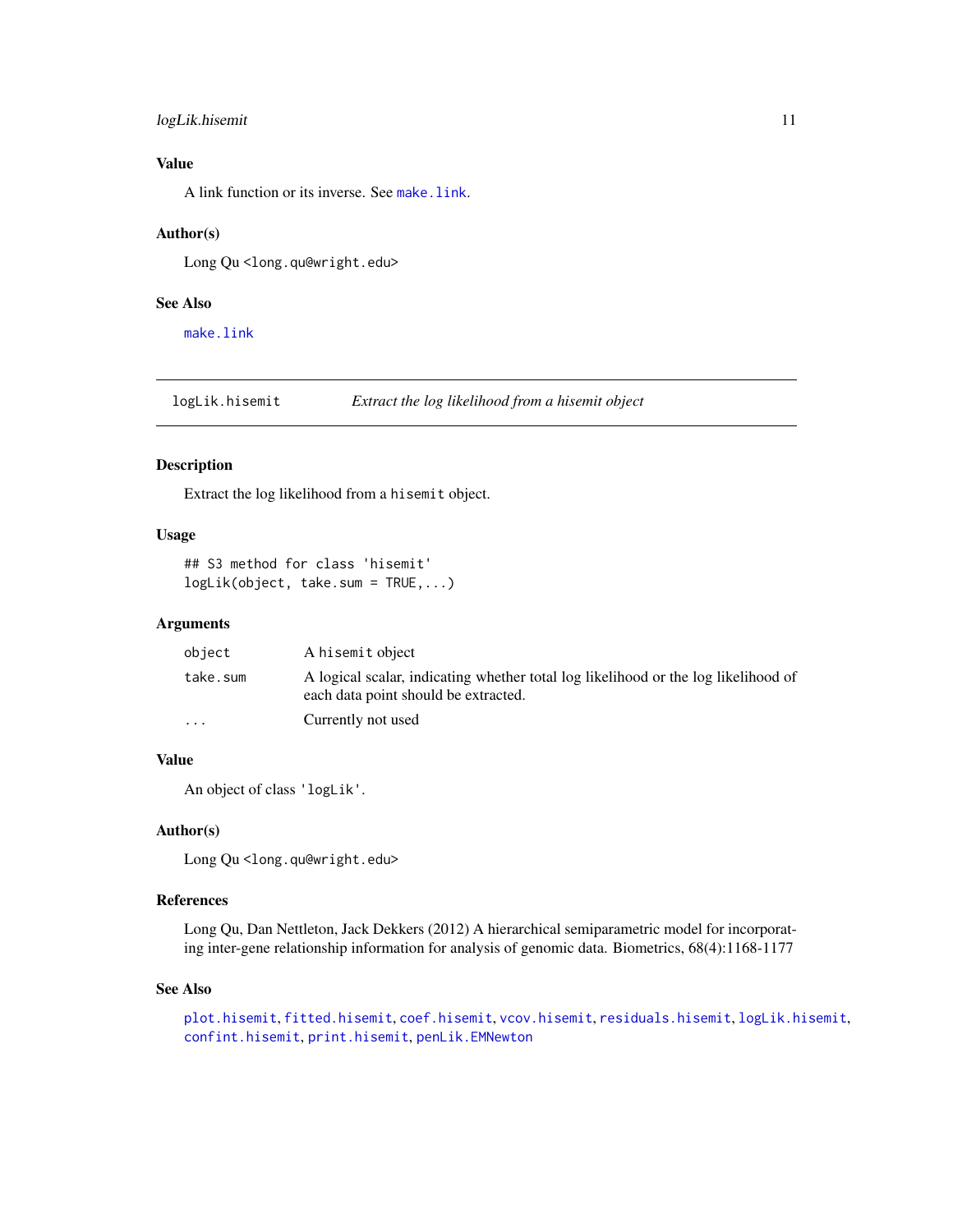<span id="page-11-0"></span>

#### Description

Compute the number of spline knots to be the largest interger not greater than min(cutoff, max(0, n-cutoff)^rate).

#### Usage

n.knots(n, cutoff=35, rate=0.2)

#### Arguments

|        | An integer vector of sample sizes.                                                          |
|--------|---------------------------------------------------------------------------------------------|
| cutoff | A numeric vector of cutoff values.                                                          |
| rate   | A numeric vector of rates at which the number of knots increases with the sam-<br>ple size. |

# Value

An integer vector, being the number of knots for splines.

# Author(s)

Long Qu<long.qu@wright.edu>

# References

Claeskens, G. Krivobokova, T., and Opsomer, J. D. (2009). Asymptotic properties of penalized spline estimators. Biometrika 96, 529–544.

Li, Y. and Ruppert, D. (2008). on the asymptotics of penalized splines. Biometrika 95, 415–436.

Ruppert, D. (2002). Selecting the number of knots for penalized splines. Journal of Computational and Graphical Statistics 11, 735–757.

Qu, L., Nettleton, D., and Dekkers J. C. M. (2012) A hierarchical semiparametric model for incorporating inter-gene information for analysis of genomic data. Biometrics, 68(4):1168-1177.

#### Examples

```
n.knots(10, 35, .2)
n.knots(35, 35, .2)
n.knots(135, 35, .2)
n.knots(1350, 35, .2)
n.knots(13500, 35, .2)
```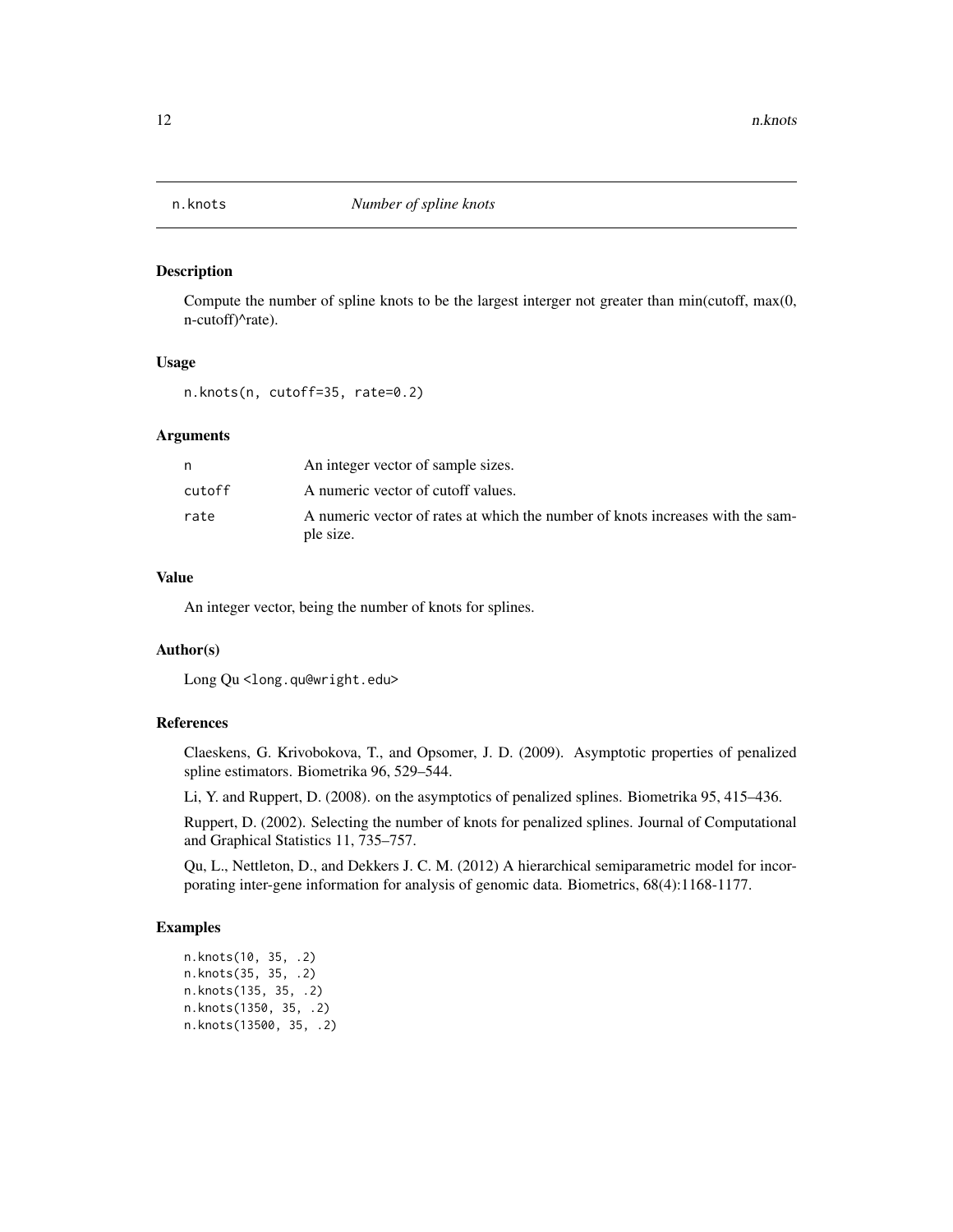<span id="page-12-1"></span><span id="page-12-0"></span>

# Description

Utility function performing Newton-Raphson algorithm updates for [penLik.EMNewton](#page-14-1)

# Usage

```
NRupdate(f, starts, gradient, hessian, ..., ridge0 = 1e-06,
       tolerance = sqrt(.Machine$double.eps),
       iter.max = 1500, halving.max = Inf, relative = FALSE,
       return.hessian = FALSE, debugging = FALSE)
```
# Arguments

| £              | Objective function to be minimized                                               |
|----------------|----------------------------------------------------------------------------------|
| starts         | A numeric vector of starting values                                              |
| gradient       | The gradient function of f                                                       |
| hessian        | The Hessian function of f                                                        |
| $\ddots$       | Additional arguments to be passed to f                                           |
| ridge0         | A small ridge factor; obsolete. Current version uses nearPD to stabilize hessian |
| tolerance      | A small numeric scalar giving the convergence criterion                          |
| iter.max       | Maximum number of iterations                                                     |
| halving.max    | Maximum number of step-halfing                                                   |
| relative       | A logical scalar indicating if relative convergence should be checked.           |
| return.hessian | A logical scalar indicating if the final Hessian matrix is returned.             |
| debugging      | A logical scalar indicating if the debuggging mode of the code should be run.    |

# Value

A numeric vector of updated parameters, with attributes

| 'objective' | The final evaluated objective function                            |
|-------------|-------------------------------------------------------------------|
| 'gradient'  | The final gradient vector                                         |
| 'iter'      | The number of iterations                                          |
| 'hessian'   | The final Hessian matrix, only available if return. hessian=TRUE. |

# Author(s)

Long Qu<long.qu@wright.edu>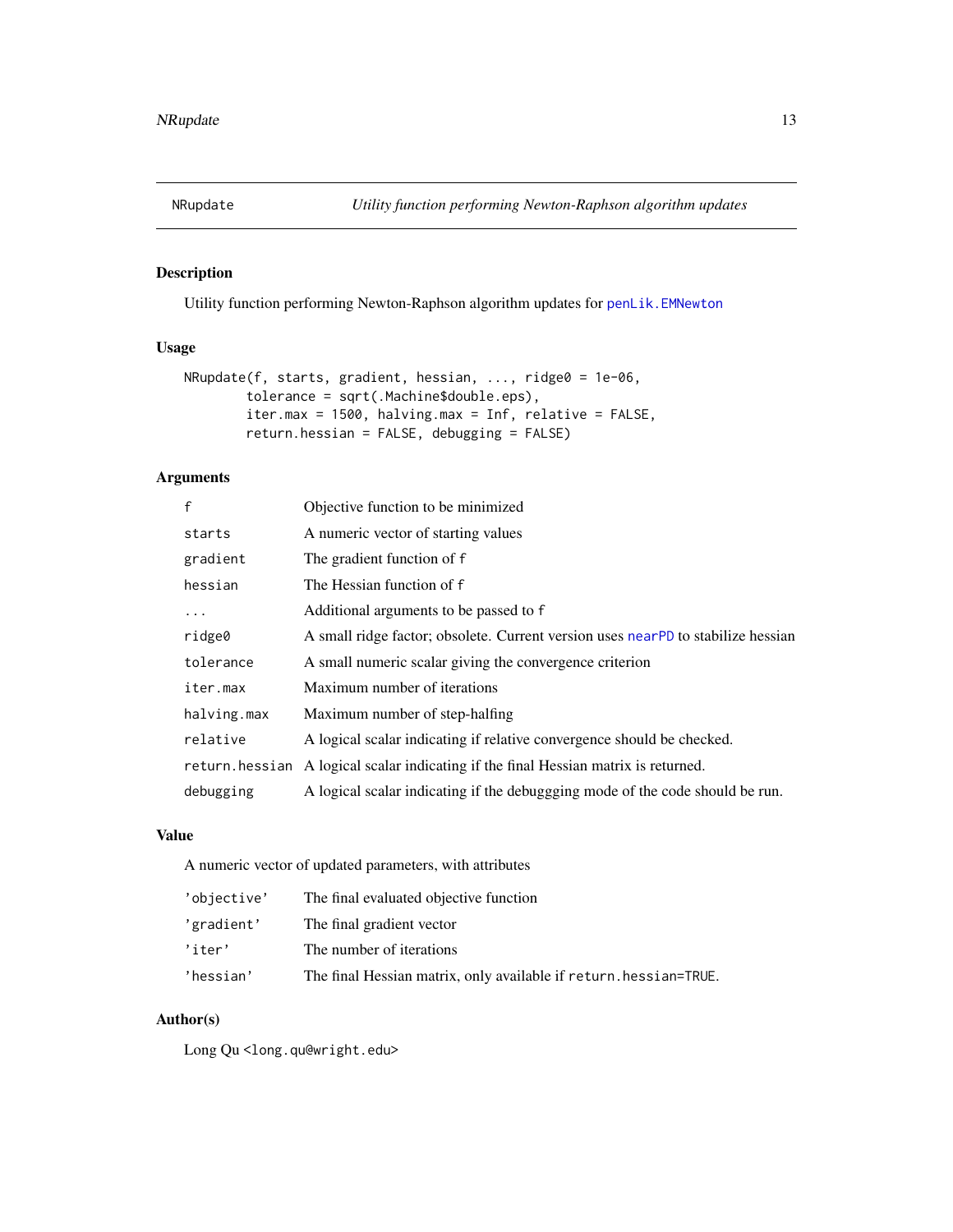# <span id="page-13-0"></span>References

Long Qu, Dan Nettleton, Jack Dekkers (2012) A hierarchical semiparametric model for incorporating inter-gene relationship information for analysis of genomic data. Biometrics, 68(4):1168-1177

# See Also

[penLik.EMNewton](#page-14-1), [EMupdate](#page-6-1)

OsplinePen *O-spline penalty matrix*

# Description

This function returns the penalty matrix for smoothing spline of any order.

#### Usage

```
OsplinePen(Boundary.knots, knots, ord=1)
```
# Arguments

|       | Boundary, knots A length 2 numeric vector, giving the boundary knot values.     |
|-------|---------------------------------------------------------------------------------|
| knots | A nuemric vector of internal knots.                                             |
| ord   | A numeric integer, which is the order of the derivatives on which squared inte- |
|       | gral will become the smoothness penalty.                                        |

# Value

A symmetrix penalty matrix.

# Note

When knots are selected by all distinct x values, this returns the penalty matrix of smoothing splines.

# Author(s)

```
Long Qu [<long.qu@wright.edu>]
```
# References

Wand, M. P. and Ormerod, J. T. (2008) On semiparametric regression with O'Sullivan penalized splines. Aust. N. Z. J. Stat. 50(2), 179–198.

#### See Also

[bsplinepen](#page-0-0)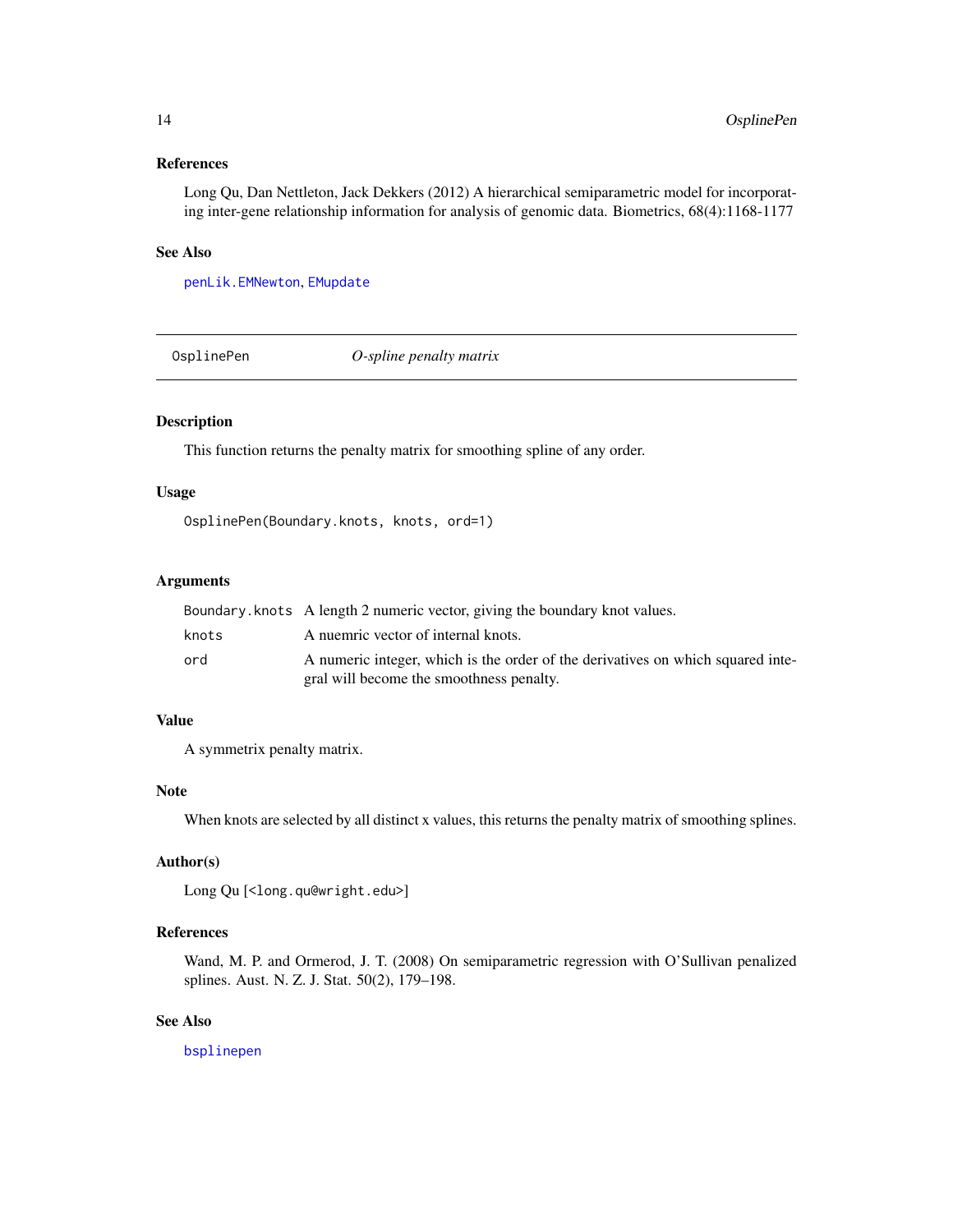#### <span id="page-14-0"></span>Examples

```
b. k = c(0, 1)br = seq(.1, .9, by = .1)O1=OsplinePen(b.k, br, 1)
   O2=OsplinePen(b.k, br, 2)
   O3=OsplinePen(b.k, br, 3)
   O4=OsplinePen(b.k, br, 4)
   O5=OsplinePen(b.k, br, 5)
    O6=OsplinePen(b.k, br, 6)
   library(fda)
## Not run:
   des1=create.bspline.basis(c(0,1),norder=2, breaks=br)
   P1=bsplinepen(des1, 1) # ERROR
   max(abs(P1-O1))
## End(Not run)
    des2=create.bspline.basis(c(0,1),norder=4, breaks=c(b.k[1], br, b.k[2]))
   P2=bsplinepen(des2, 2)
   max(abs(P2-O2))
    des3=create.bspline.basis(c(0,1),norder=6, breaks=c(b.k[1], br, b.k[2]))
   P3=bsplinepen(des3, 3)
    max(abs(P3-O3))
    des4=create.bspline.basis(c(0,1),norder=8, breaks=c(b.k[1], br, b.k[2]))
   P4=bsplinepen(des4, 4, c(0,1))
    max(abs((P4-O4)/(P4+O4)*2),na.rm=TRUE)
    des5=create.bspline.basis(c(0,1),norder=10, breaks=c(b.k[1], br, b.k[2]))
    P5=bsplinepen(des5, 5, c(0,1))
    max(abs((P5-O5)/(P5+O5)*2),na.rm=TRUE)
    des6=create.bspline.basis(c(0,1),norder=12, breaks=c(b.k[1], br, b.k[2]))
   P6=bsplinepen(des6, 6, c(0,1))
    max(abs((P6-O6)/(P6+O6)*2),na.rm=TRUE)
```
<span id="page-14-1"></span>penLik.EMNewton *Fits hierarchical semiparametric regression model to t-statistics*

# Description

Fits hierarchical semiparametric regression model to t-statistics

#### Usage

```
penLik.EMNewton(tstat, x, df, spar = c(10^seq(-1,8,length=30), Inf),
       nknots = n.knots(length(tstat)), starts,
```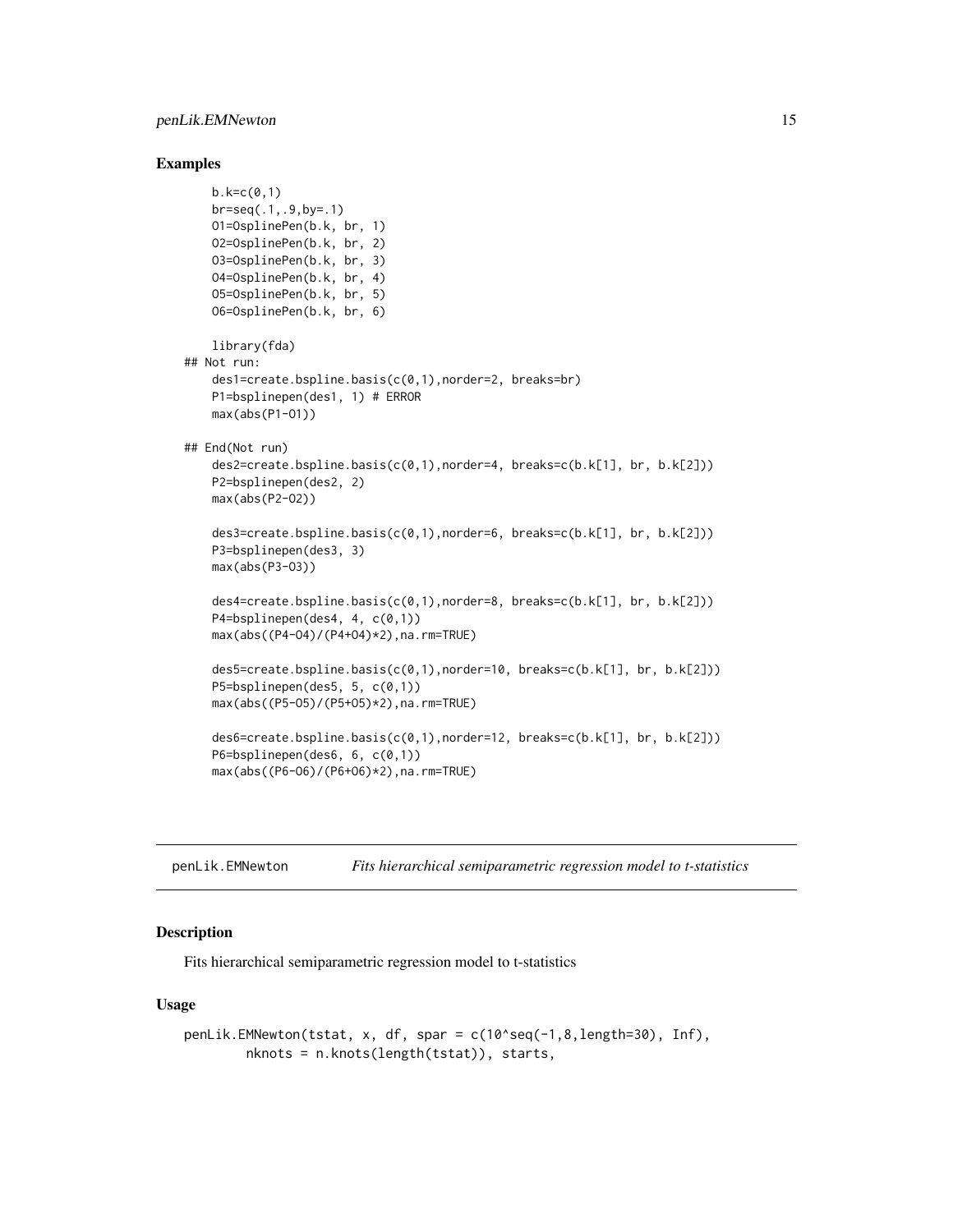```
tuning.method = c("NIC", "CV"), cv.fold = 5, pen.order=1,
poly.degree=pen.order*2-1, optim.method =
c("nlminb", "BFGS", "CG", "L-BFGS-B", "Nelder-Mead", "SANN", "NR"),
       logistic.correction = TRUE, em.iter.max = 10,
       em.beta.iter.max = 1, newton.iter.max = 1500,
       scale.conv = 0.001, lfdr.conv = 0.001, NPLL.conv = 0.001,
       debugging = FALSE, plotit = TRUE, ...
```
# Arguments

| tstat                               | A numeric vector t-statistics                                                                                                                                                                                                                           |
|-------------------------------------|---------------------------------------------------------------------------------------------------------------------------------------------------------------------------------------------------------------------------------------------------------|
| X                                   | A numeric matrix of covariates, with nrow(x) being length(tstat)                                                                                                                                                                                        |
| df                                  | A numeric scalar or vector of degrees of freedom                                                                                                                                                                                                        |
| spar                                | A numeric vector of smoothing parameter lambda                                                                                                                                                                                                          |
| nknots                              | A numeric scalar of number of knots                                                                                                                                                                                                                     |
| starts                              | An optional numeric vector of starting values                                                                                                                                                                                                           |
| tuning.method                       | Either 'NIC' or 'CV', specifying the method to choose the tuning parameter<br>spar                                                                                                                                                                      |
| cv.fold                             | A numeric scalar of the fold for cross-validation. Ignored if tuning.method='NIC'.                                                                                                                                                                      |
| pen.order                           | A numeric scalar of the order of derivatives of which squared integration will be<br>used as roughness penalty.                                                                                                                                         |
| poly.degree                         | A numeric scalar of the degree of B-splines.                                                                                                                                                                                                            |
| optim.method<br>logistic.correction | A character scalar specifying the method of optimization.                                                                                                                                                                                               |
|                                     | A logical scalar specifying whether or not the effective number of parameters<br>should be corrected using a logistic curve                                                                                                                             |
| em.iter.max                         | A numeric scalar specifying the maximum number of EM iterations. If being<br>Inf, then EM algorithm is used. If being 0, then Newton method is used. Oth-<br>erwise, EM algorithm is used initially, followed by Newton method.                         |
| em.beta.iter.max                    |                                                                                                                                                                                                                                                         |
|                                     | A numeric scalar specifying the maximum number of iterations in the maxi-<br>mization step for the beta parameters in the EM algorithm. If being Inf, the<br>original EM is used. If being 1 or other numbers, the generalized EM algorithm<br>is used. |
| newton.iter.max                     |                                                                                                                                                                                                                                                         |
|                                     | A numeric scalar specifying the maximum number of iterations in Newton method.                                                                                                                                                                          |
| scale.conv                          | A small numeric scalar specifying the convergence criterion for the scale param-<br>eter.                                                                                                                                                               |
| lfdr.conv                           | A small numeric scalar specifying the convergence criterion for the local false<br>discovery rates.                                                                                                                                                     |
| NPLL.conv                           | A small numeric scalar specifying the convergence criretion for the negative<br>penalized log likelhood.                                                                                                                                                |
| debugging                           | A logical scalar. If TRUE, then dump. frame will be called whenever error occurs.                                                                                                                                                                       |
| plotit                              | A locgical scalr specifying whether a plot should be generated.                                                                                                                                                                                         |
| $\cdot$ $\cdot$ $\cdot$             | Currently not used.                                                                                                                                                                                                                                     |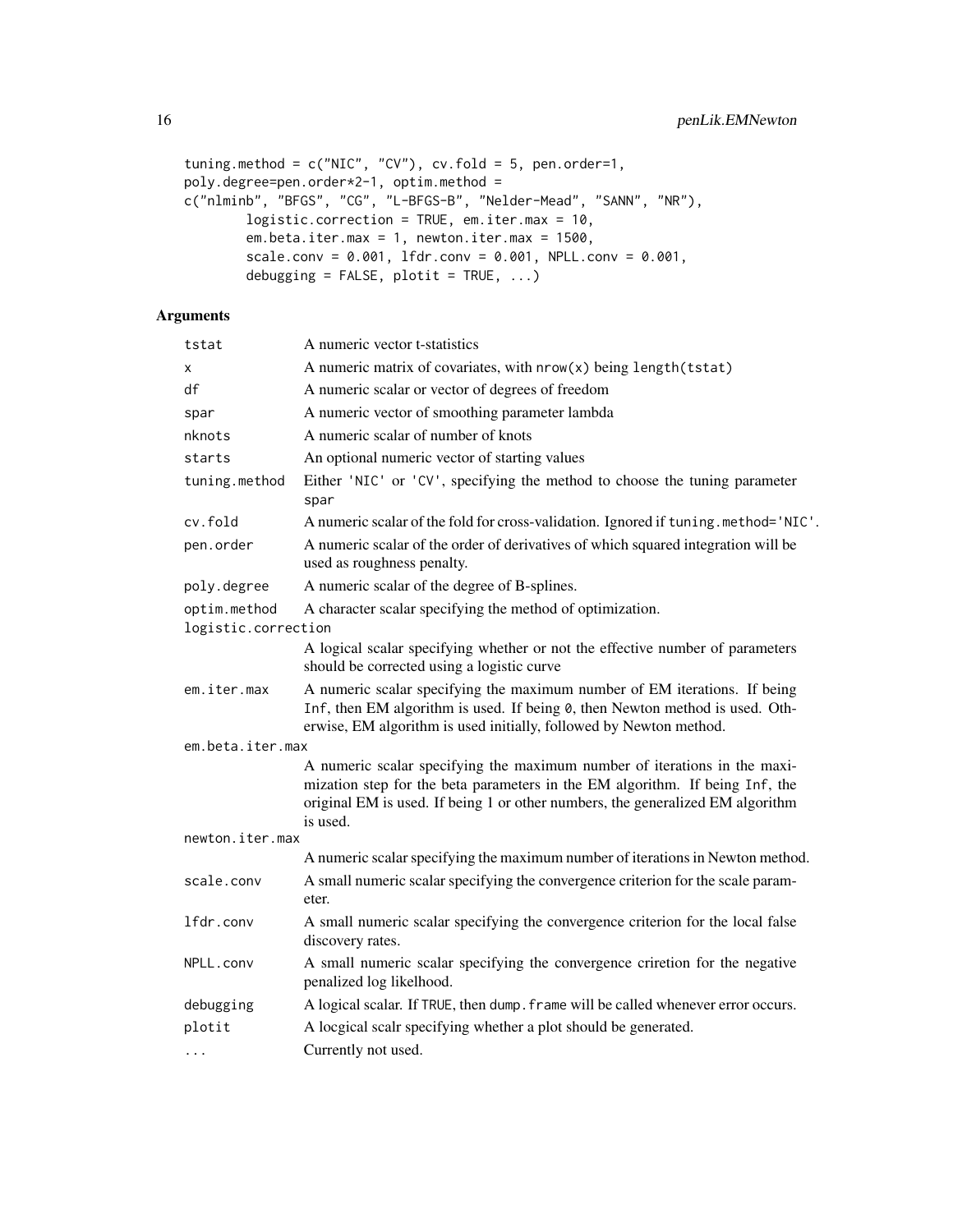# Value

An list of class hisemit:

| $1$ fdr:    | A numeric vector of local false discovery rates.                                                                          |
|-------------|---------------------------------------------------------------------------------------------------------------------------|
| model       | A list of tstat, df and x, which are the same as arguments                                                                |
| scale.fact: | A list with                                                                                                               |
|             | · scale.fact: Scale factor                                                                                                |
|             | • sd. ncp: Equivalent standard deviation of noncentrality parameters                                                      |
|             | • r: A reparameterization of scale. fact                                                                                  |
|             | • t.cross: sqrt(df*(s^(2/(df+1))-1)/(1-s^(-2*df/(df+1))))                                                                 |
|             | where s is the scale. fact                                                                                                |
| $pi0$ :     | A numeric vector of mixing proportions for the central t component                                                        |
| tuning:     | A list with                                                                                                               |
|             | • mean: Mean criterion                                                                                                    |
|             | • var: Variance of criterion across observations                                                                          |
|             | • grp: Cross-validation group membership                                                                                  |
|             | • method: The tuning.method used.                                                                                         |
|             | • final: The minimum mean criterion                                                                                       |
| spar:       | A list with                                                                                                               |
|             | • all: All smoothing parameters searched                                                                                  |
|             | • final: The smoothing parameter used                                                                                     |
|             | • final.idx: The index of the final spar<br>A list with                                                                   |
| enp:        |                                                                                                                           |
|             | • raw: Raw effective number of parameters<br>• logistic: Effective number of parameters after fitting logistic curve as a |
|             | correction                                                                                                                |
|             | • final: The effective nubmer of parameters in the final model                                                            |
|             | • good.idx: The index of the selected effective number of parameters                                                      |
| fit:        | A list with                                                                                                               |
|             | • intercept: The fitted intercept                                                                                         |
|             | • covariate.idx: The index of covariates                                                                                  |
|             | • f. covariate: Each additive smooth function evaluated at the covariates                                                 |
|             | • f: Fitted smoothing funciton                                                                                            |
|             | • beta: Estimated regression coefficients<br>• H: Expanded design matrix                                                  |
|             | • asym.vcov: Asymptotic variance-covariance matrix for estimated parame-                                                  |
|             | ters                                                                                                                      |
| NPLL:       | A list with                                                                                                               |
|             | • NPLL: Negative penalized log likelihood                                                                                 |
|             | · logLik: Log likelihood                                                                                                  |
|             | • penalty: Penalty term                                                                                                   |
|             | · saturated.11: Saturated log likelihood                                                                                  |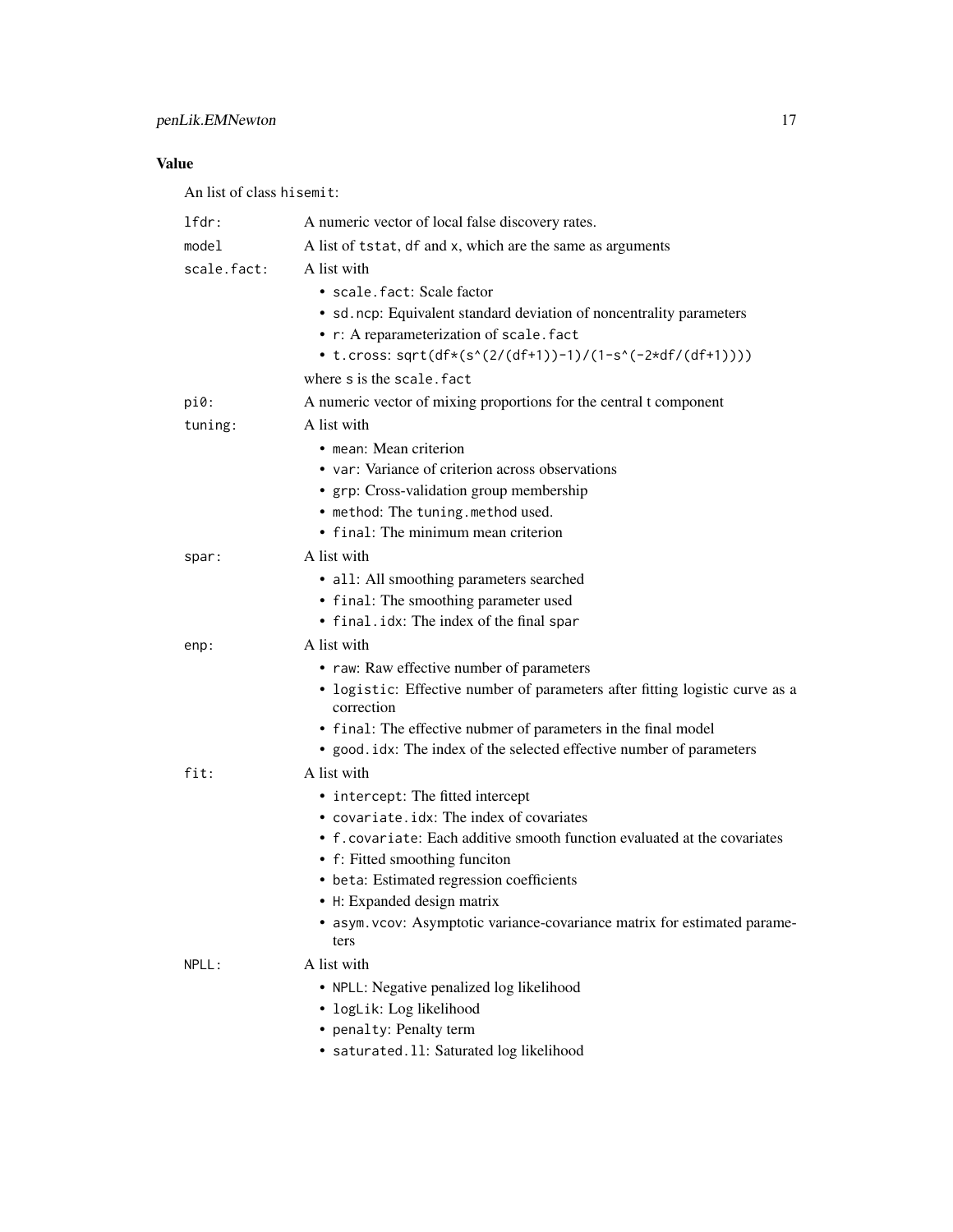# Note

When spar is too small, the results need to be treated cautiously. It is advisable to plot the results as a check.

# Author(s)

Long Qu <long.qu@wright.edu>

# References

Long Qu, Dan Nettleton, Jack Dekkers (2012) A hierarchical semiparametric model for incorporating inter-gene relationship information for analysis of genomic data. Biometrics, 68(4):1168-1177

#### See Also

```
plot.hisemitfitted.hisemitcoef.hisemitvcov.hisemitresiduals.hisemitlogLik.hisemit,
confint.hisemit, plot.hisemit, hisemi-package, pi0-package
```
# Examples

# See the examples for the hisemi-package.

<span id="page-17-1"></span>plot.hisemit *Plot a hisemit object*

### Description

Plot an object of class hisemit

# Usage

```
## S3 method for class 'hisemit'
plot(x, type = c("tuning", "residual"), ...)plotHisemitResid(obj, y.type = c("hist", "scatter"),
       x.type = c("lfdr", "pi0", "f"), ...)plotHisemitTuning(obj, SE = FALSE, add = FALSE, ...)
```
# Arguments

| x,obj  | The object of class hisemit                                      |
|--------|------------------------------------------------------------------|
| type   | Either 'tuning' or 'residual', the type of plot requested.       |
| .      | See Details.                                                     |
| y.type | Either 'hist' or 'scatter', the type of residual plot requested. |
| x.type | One of 'lfdr', 'pi0' or 'f', the x-axis when y.type='scatter'.   |

<span id="page-17-0"></span>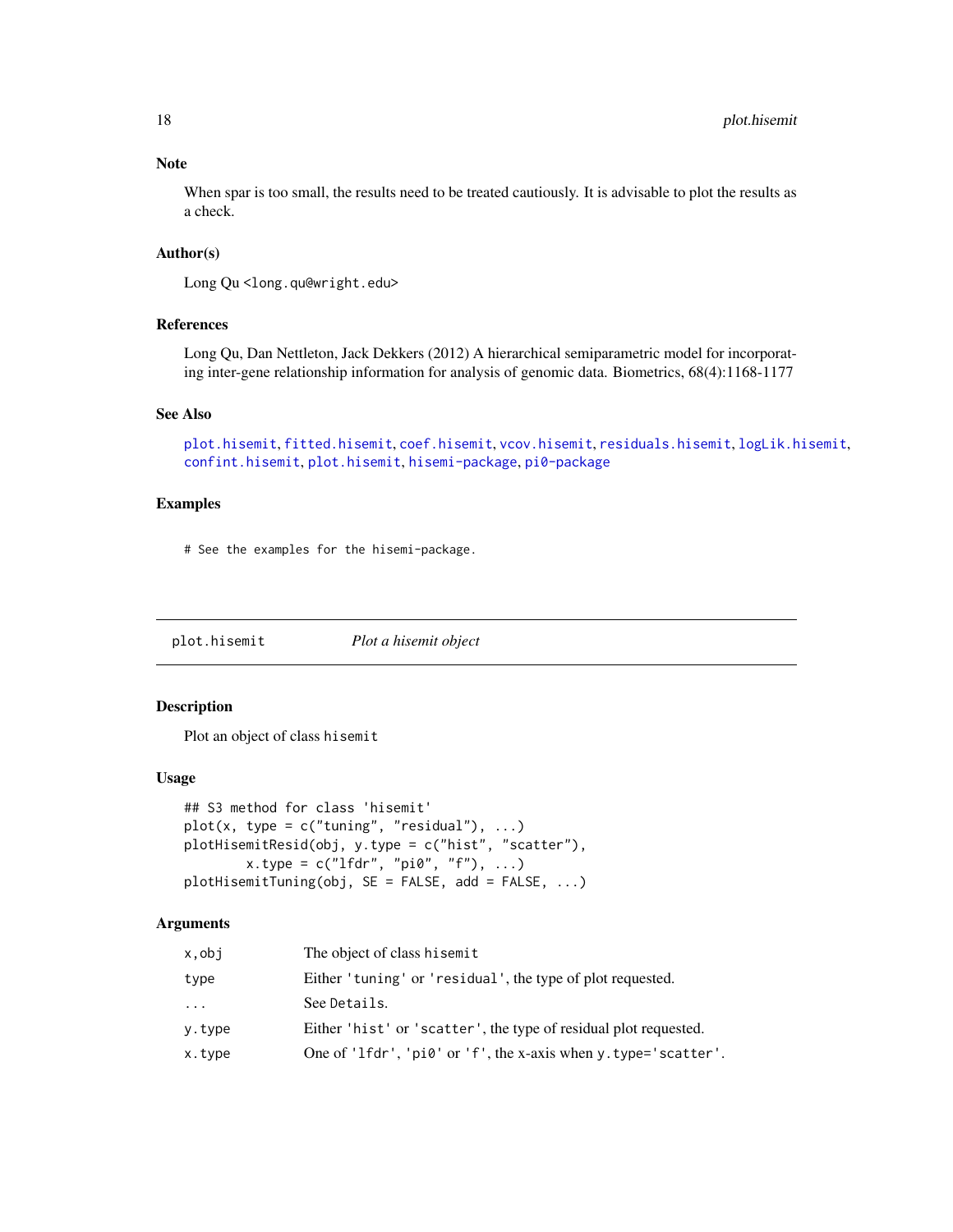# <span id="page-18-0"></span>print.hisemit 19

| SE  | A logical scalar, indicating whether standard error bars should be added to the<br>plot.                     |
|-----|--------------------------------------------------------------------------------------------------------------|
| add | A logical scaler, indicating whether a new plot should be generated or adding<br>lines to the existing plot. |

#### Details

The generic function plot.hisemit calls either plotHisemitResid or plotHisemitTuning depending on type. For plot.hisemit, the . . . is the additinoal arguments to be passed to plotHisemitResid or plotHisemitTuning. For residual plot (plotHisemitResid), the . . . is the additional arguments to be passed to [hist](#page-0-0) when y.type='hist'; and to [residuals.hisemit](#page-19-1) when y.type='scatter'. For tuning plot (plotHisemitTuning), the . . . is the additional arguments to be passed to either [plot](#page-0-0) or [lines](#page-0-0) depending on add.

# Value

For histograms of residuals, an object from [hist](#page-0-0) is returned. For scatter plot of residuals, an object from [plot](#page-0-0) is returned. For tuning plot, a matrix with the range of tuning criterion is returned.

#### Author(s)

Long Qu <long.qu@wright.edu>

# References

Long Qu, Dan Nettleton, Jack Dekkers (2012) A hierarchical semiparametric model for incorporating inter-gene relationship information for analysis of genomic data. Biometrics, 68(4):1168-1177

#### See Also

```
plot.hisemit, fitted.hisemit, coef.hisemit, vcov.hisemit, residuals.hisemit, logLik.hisemit,
confint.hisemit, print.hisemit, penLik.EMNewton
```
<span id="page-18-1"></span>print.hisemit *Print a summary of a hisemit object*

#### Description

Print summaries of a hisemit object.

#### Usage

```
## S3 method for class 'hisemit'
print(x, \ldots)## S3 method for class 'hisemit'
summary(object, ...)
```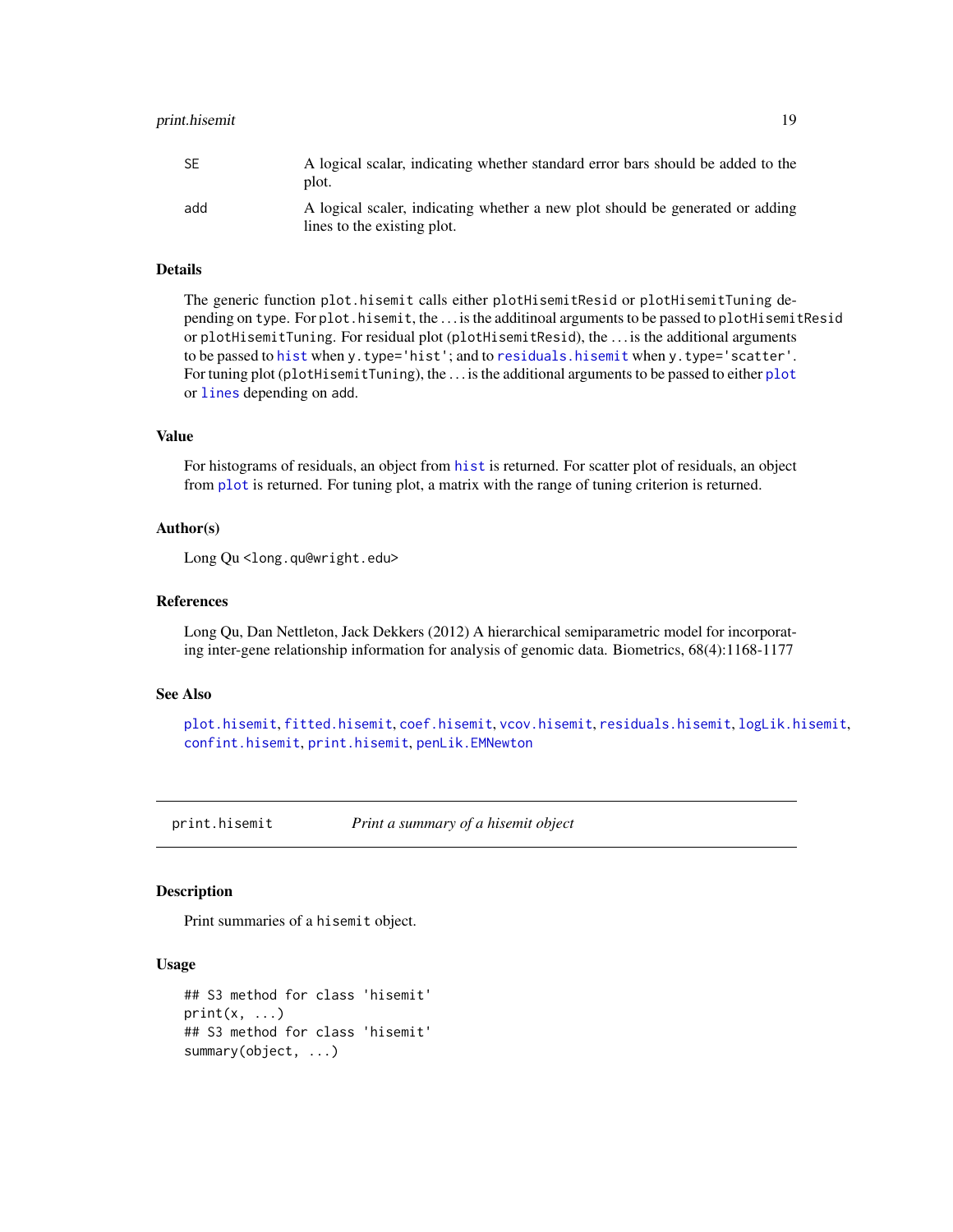#### <span id="page-19-0"></span>Arguments

| x.object | The hisemit object to be printed.                                           |
|----------|-----------------------------------------------------------------------------|
| $\cdots$ | Additional arguments to be passed to print. default or summary. default for |
|          | the list object.                                                            |

# Details

Currently, the function directly calls the corresponding method for the list object

# Value

The same as the results from the corresponding method for the list object.

# Author(s)

Long Qu <long.qu@wright.edu>

#### References

Long Qu, Dan Nettleton, Jack Dekkers (2012) A hierarchical semiparametric model for incorporating inter-gene relationship information for analysis of genomic data. Biometrics, 68(4):1168-1177

# See Also

[plot.hisemit](#page-17-1), [fitted.hisemit](#page-7-1), [coef.hisemit](#page-3-1), [vcov.hisemit](#page-26-1), [residuals.hisemit](#page-19-1), [logLik.hisemit](#page-10-1), [confint.hisemit](#page-4-1), [print.hisemit](#page-18-1), [penLik.EMNewton](#page-14-1)

<span id="page-19-1"></span>residuals.hisemit *Extract residuals from a hisemit object*

#### Description

Extract residuals from a hisemit object

# Usage

```
## S3 method for class 'hisemit'
residuals(object, residual.type = "deviance", ...)
```
# Arguments

| object                  | A hisemit object                                                                                                              |  |
|-------------------------|-------------------------------------------------------------------------------------------------------------------------------|--|
|                         | residual.type A character scalar specifying the type of residuals to be extracted. Currently<br>only 'deviance' is supported. |  |
| $\cdot$ $\cdot$ $\cdot$ | Currently not used.                                                                                                           |  |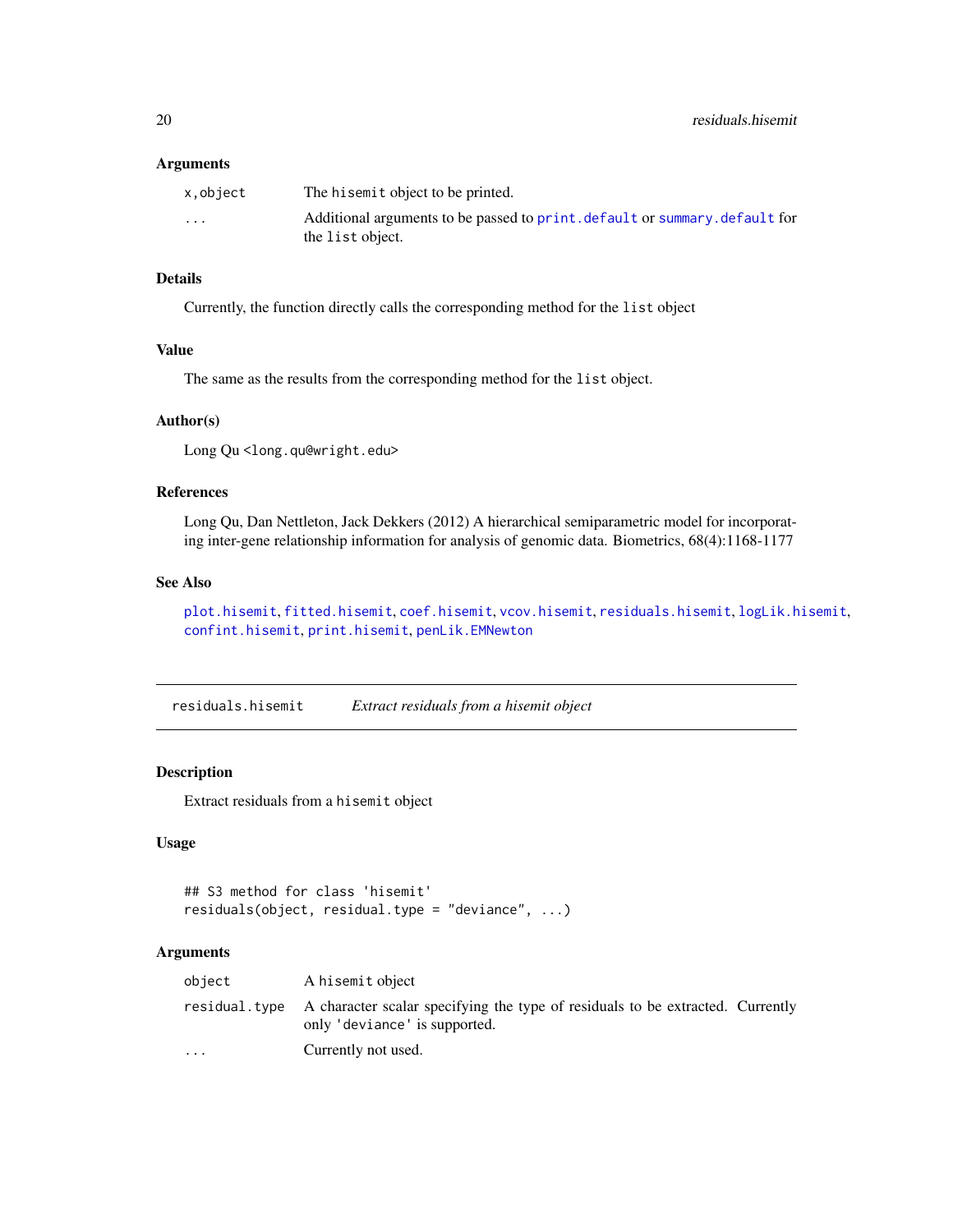# <span id="page-20-0"></span>scaledTMix.null 21

# Value

A numeric vector residuals.

#### Author(s)

Long Qu<long.qu@wright.edu>

# References

Qu, Nettleton, Dekkers (2012) A Hierarchical Semiparametric Model for Incorporating Inter-gene Information for Analysis of Genomic Data. Biometrics, 68(4):1168-1177

#### See Also

[plot.hisemit](#page-17-1), [fitted.hisemit](#page-7-1), [coef.hisemit](#page-3-1), [vcov.hisemit](#page-26-1), [residuals.hisemit](#page-19-1), [logLik.hisemit](#page-10-1), [confint.hisemit](#page-4-1), [print.hisemit](#page-18-1), [penLik.EMNewton](#page-14-1)

<span id="page-20-1"></span>scaledTMix.null *Fit the null model to t-statistics*

#### **Description**

This function fits a null model to t-statistics, i.e., a two-component mixture, with one component being central t-distribution, the other component being scaled central t-distribution with scale parameter larger than 1. The mixing proportion for the central t-distribution is pi0.

#### Usage

```
scaledTMix.null(tstat, df, starts =
       list(pi0 = seq(0.1, 0.99, length = 20),
             scale = 2*seq(0.01, log2(max(abs(tstat))),length = 20))
```
#### Arguments

| tstat  | A numeric vector of t-statistics.                                                                                              |
|--------|--------------------------------------------------------------------------------------------------------------------------------|
| df     | A numeric scalar or vector of the same length as tstat, giving the degrees of<br>freedom for the tstat.                        |
| starts | A list of two components, pi0 and scale. Each being a numeric vector, which<br>defines the grid for searching starting values. |

#### Details

The function finds maximum likelihood estimates of pi0 and scale. pi0 should lie between 0 and 1. scale should be larger than 1. The L-BFGS-B method is used in optimization function [optim](#page-0-0). The [parncp](#page-0-0) function with zeromean=TRUE fits the same model, except that it returns ncpest object instead of hisemit object.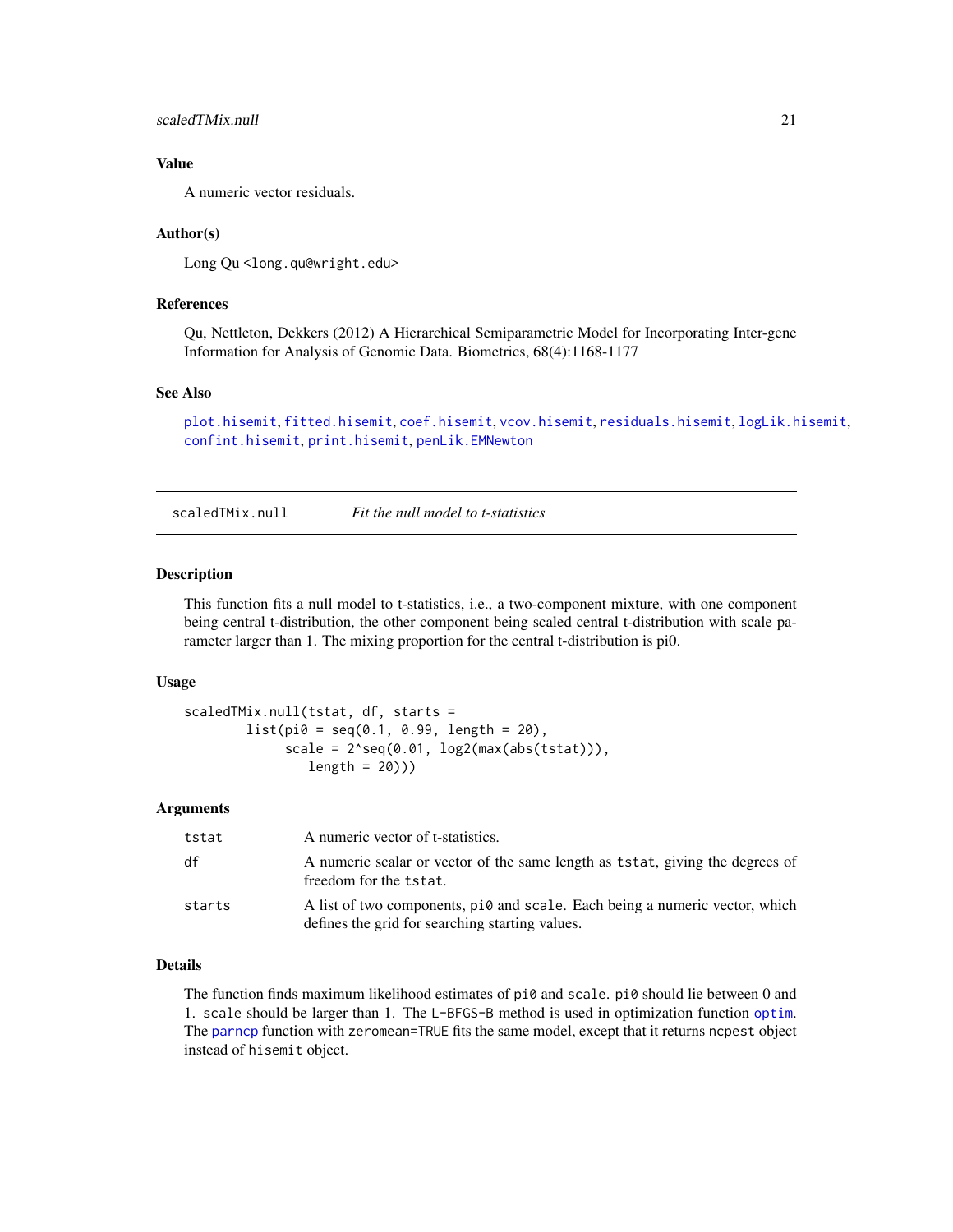#### Value

A hesimit object.

# Author(s)

Long Qu <long.qu@wright.edu>

# References

Qu, Nettleton, Dekkers (2012) A Hierarchical Semiparametric Model for Incorporating Inter-gene Information for Analysis of Genomic Data. Biometrics, 68(4):1168-1177

# See Also

[parncp](#page-0-0), [scaledTMix.sat](#page-22-1), [scaledTMix.psat](#page-21-1)

# Examples

```
set.seed(99927220)
(tstat=rt(5,1))scaledTMix.null(tstat,1)
```
<span id="page-21-1"></span>scaledTMix.psat *Fits a partially saturated model to t-statistics*

# Description

Fits two-component mixture model to t-statistics, where each t-statistic has a different mixing proportion pi0, but all t-statistics shares a common scale factor.

#### Usage

```
scaledTMix.psat(tstat, df, upper0 = 2)
```
# Arguments

| tstat  | A numeric vector t-statisics                                                        |
|--------|-------------------------------------------------------------------------------------|
| df     | A numeric scalar or vector of degrees of freedom                                    |
| upper0 | A numeric scalar giving the initial upper bound to search for scale factor. It will |
|        | be automatically increased if the initial bound is not appropriate.                 |

#### Details

This function fits a two-component mixture model, with a central t component with probability pi0, and a scaled central t component with scale factor greater than 1. The model assumes a different pi0 for each t-statistic, but a common scale factor for all t-statistics. Maximum likelihood estimates are obtained. upper $\theta$  is only used as a hint of the upper bound of the scale factor. If it is too small, it will be automatically increased.

<span id="page-21-0"></span>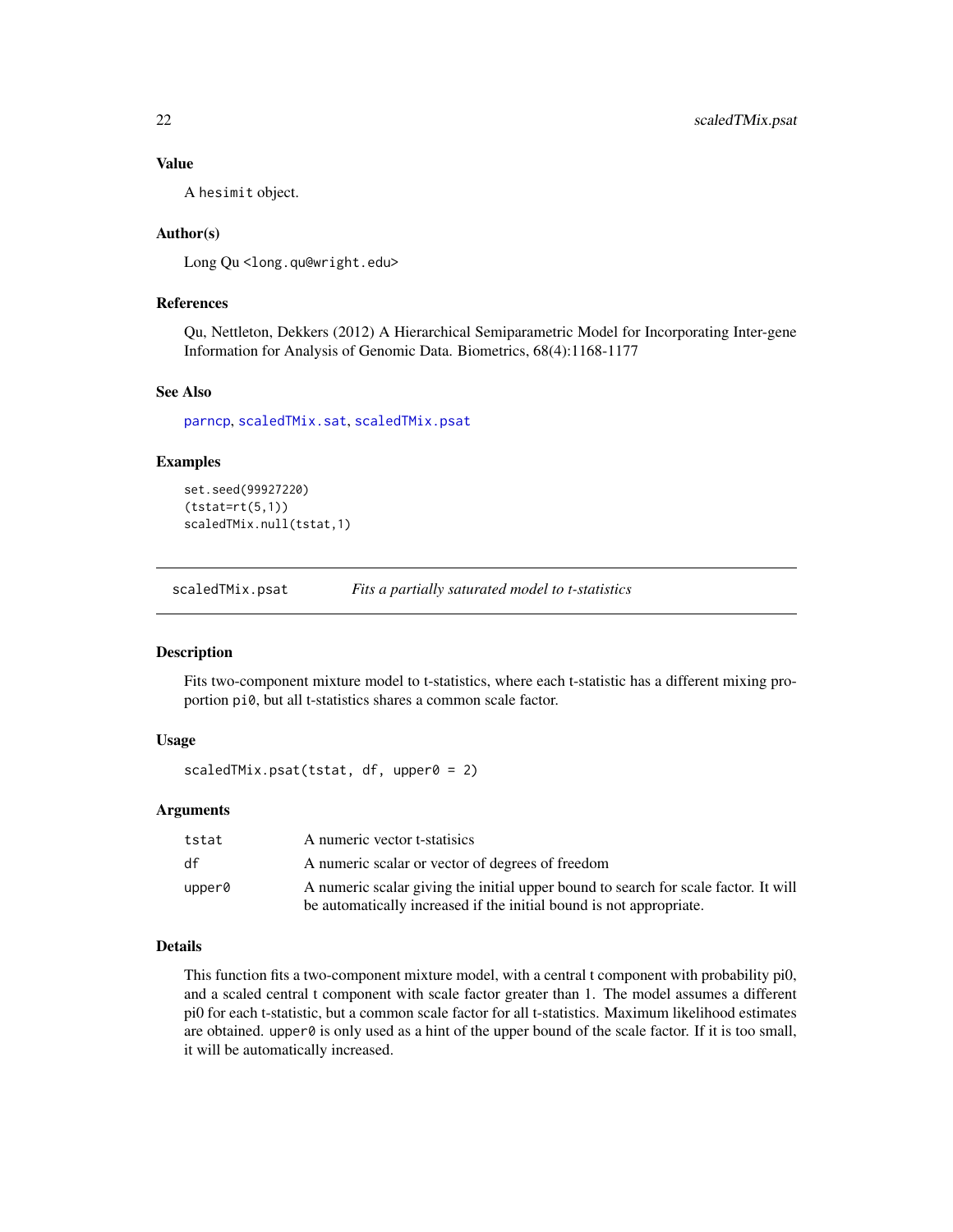# <span id="page-22-0"></span>scaledTMix.sat 23

# Value

A numeric scalar, being estimated scale factor, with attributes

| equiv.sd.ncp | A numeric scalar being the equivalent standard deviation of the noncentrality<br>parameters, given the noncentrality parameter being nonzero. |
|--------------|-----------------------------------------------------------------------------------------------------------------------------------------------|
| df           | degrees of freedom                                                                                                                            |
| fit          | results from optimize                                                                                                                         |
| n211         | Negative 2 times the log likelihood                                                                                                           |
| pi0          | A numeric vector of 0 or 1, which are the maximum likelihood estimate of $pi0$                                                                |

# Author(s)

Long Qu<long.qu@wright.edu>

# See Also

[scaledTMix.null](#page-20-1), [scaledTMix.sat](#page-22-1)

# Examples

```
set.seed(99927220)
(tstat=rt(5,1))scaledTMix.psat(tstat,1)
```
<span id="page-22-1"></span>scaledTMix.sat *Fits saturated model to t-statistics*

# Description

Fit saturated model to t-statistics, i.e., a two-component mixture model (a central t and a scaled central t with scale greater than 1) to *each* t-statistics separately.

#### Usage

```
scaledTMix.sat(tstat, df)
```
#### Arguments

| tstat | A numeric vector of t-statistics.                                                                       |
|-------|---------------------------------------------------------------------------------------------------------|
| df    | A numeric scalar or vector of the same length as tstat, giving the degrees of<br>freedom for the tstat. |

#### Details

This functions assumes each t-statistics coming from either a central t-distribution or a scaled central t-distribution. Each t-statistic has a different mixing proportion pi0, whose maximum likelihood estimate will be either 0 or 1. Each t-statistic has a different scale parameter. If  $pi0=1$ , the scale parameter will be 1; if pi0=0, the scale parameter will be greater than 1.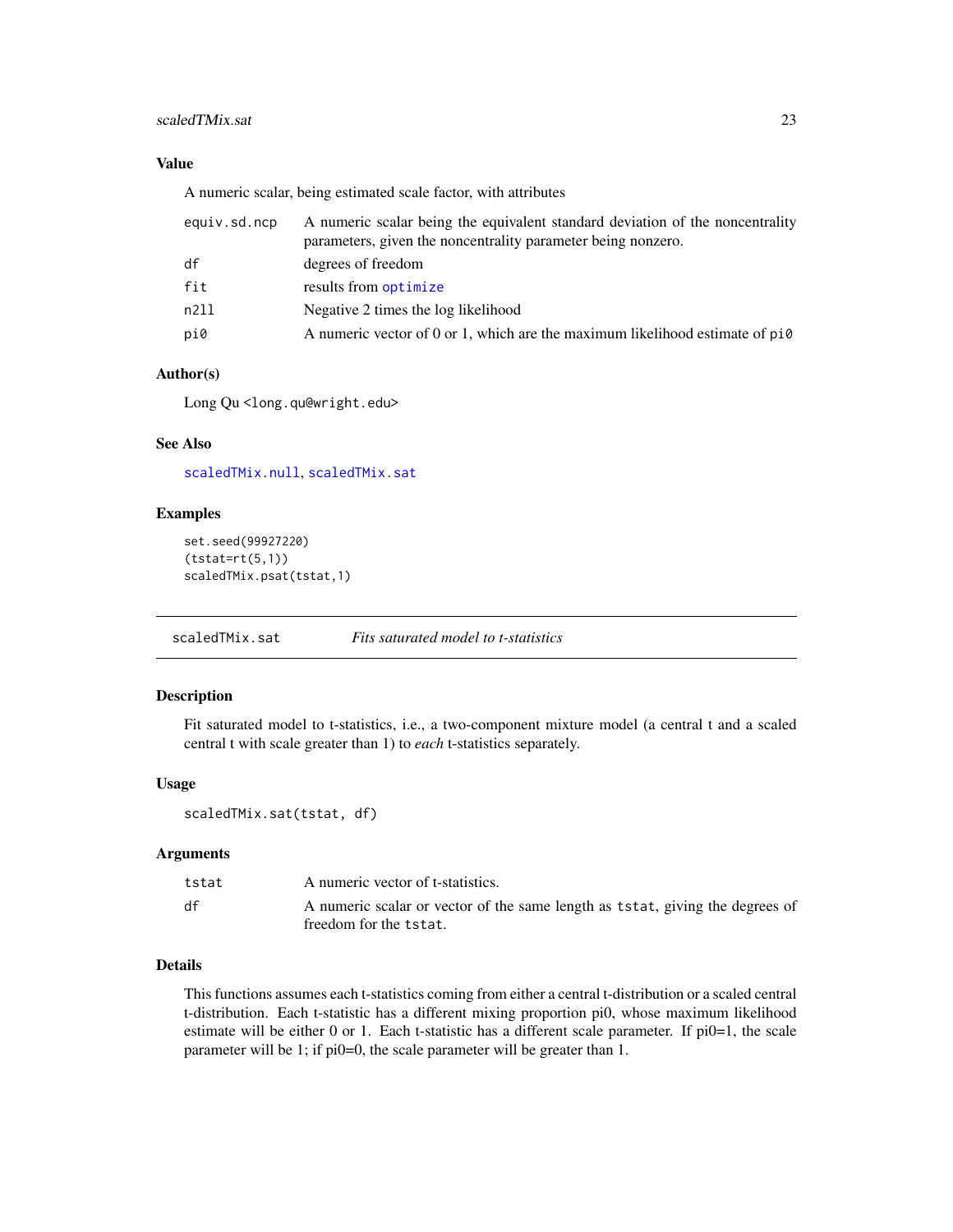# Value

A numeric vector of estimated scale parameters, with two attributes

| pi0    | A numeric vector of estimated pi0  |
|--------|------------------------------------|
| logLik | A numeric vector of log likelihood |

# Note

Whenever the absolute value of the tstat is less than 1, pi0 will be esitmated to be 1 and the scale will also be 1. Otherwise, the pi0 will be estimated to be 0 and scale will be the absolute value of tstat.

#### Author(s)

Long Qu <long.qu@wright.edu>

# See Also

[scaledTMix.null](#page-20-1), [scaledTMix.psat](#page-21-1)

#### Examples

set.seed(99927220)  $(tstat=rt(5,1))$ scaledTMix.sat(tstat,1)

tPoly.newton *Fits hierarchical global polynomial regression model to t-statistics*

# Description

Fits hierarchical global polynomial regression model to t-statistics through Newtonian algorithms.

#### Usage

```
tPoly.newton(tstat, x, df, starts,
        pen.order=1,
        optim.method = c("nlminb", "BFGS", "CG",
        "L-BFGS-B", "Nelder-Mead", "SANN", "NR"),
        newton.iter.max = 1500,
        scale.conv = 0.001, lfdr.conv = 0.001, NPLL.conv = 0.001,
        debugging = FALSE, plotit = TRUE, \ldots)
```
<span id="page-23-0"></span>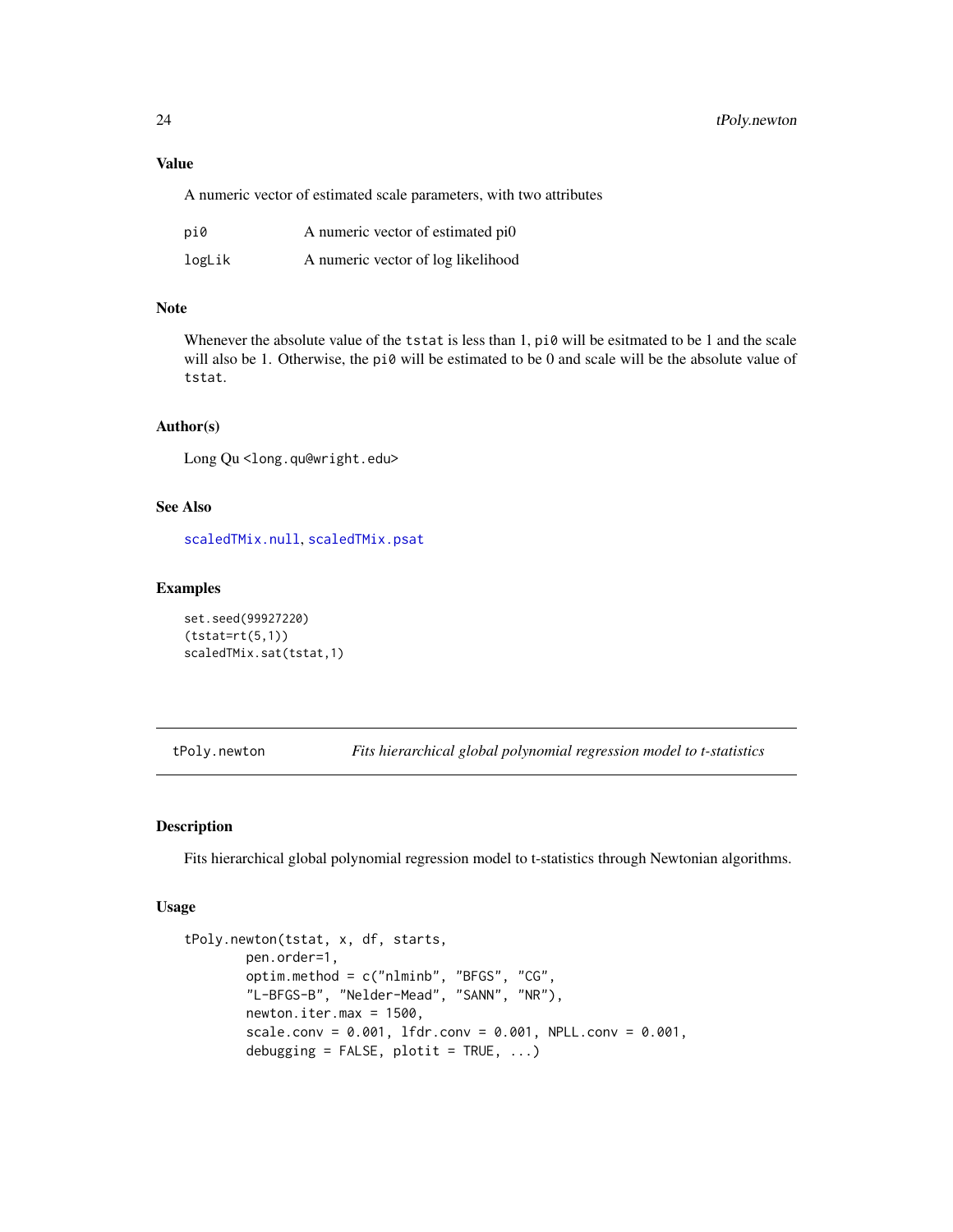# tPoly.newton 25

# Arguments

| tstat           | A numeric vector t-statistics                                                                                                                                                                                                                                                                                                                                                                                                                                        |  |
|-----------------|----------------------------------------------------------------------------------------------------------------------------------------------------------------------------------------------------------------------------------------------------------------------------------------------------------------------------------------------------------------------------------------------------------------------------------------------------------------------|--|
| $\times$        | A numeric matrix of covariates, with nrow(x) being length(tstat)                                                                                                                                                                                                                                                                                                                                                                                                     |  |
| df              | A numeric scalar or vector of degrees of freedom                                                                                                                                                                                                                                                                                                                                                                                                                     |  |
| starts          | An optional numeric vector of starting values. The first element is the r, i.e.<br>log(scale-1). The second parameter is the intercept. The remaining elements<br>are the starting values for the B-spline coefficients (removing the first basis)<br>for each x. When thist argument is not provided, the code starts with a global<br>constant model that is easiest to fit, and then increase the order gradually using<br>the warm starts from lower order fits. |  |
| pen.order       | A numeric scalar of the order of derivatives of which squared integration will<br>be used as roughness penalty. Note: The final order of the global polynomial is<br>always pen.order-1.                                                                                                                                                                                                                                                                             |  |
| optim.method    | A character scalar specifying the method of optimization.                                                                                                                                                                                                                                                                                                                                                                                                            |  |
| newton.iter.max |                                                                                                                                                                                                                                                                                                                                                                                                                                                                      |  |
|                 | A numeric scalar specifying the maximum number of iterations in Newton method.                                                                                                                                                                                                                                                                                                                                                                                       |  |
| scale.conv      | A small numeric scalar specifying the convergence criterion for the scale param-<br>eter.                                                                                                                                                                                                                                                                                                                                                                            |  |
| lfdr.conv       | A small numeric scalar specifying the convergence criterion for the local false<br>discovery rates.                                                                                                                                                                                                                                                                                                                                                                  |  |
| NPLL.conv       | A small numeric scalar specifying the convergence criretion for the negative<br>penalized log likelhood.                                                                                                                                                                                                                                                                                                                                                             |  |
| debugging       | A logical scalar. If TRUE, then dump. frame will be called whenever error occurs.                                                                                                                                                                                                                                                                                                                                                                                    |  |
| plotit          | A locgical scalr specifying whether a plot should be generated.                                                                                                                                                                                                                                                                                                                                                                                                      |  |
| .               | Currently not used.                                                                                                                                                                                                                                                                                                                                                                                                                                                  |  |

# Value

An list of class hisemit:

| $1$ fdr:    | A numeric vector of local false discovery rates.                    |
|-------------|---------------------------------------------------------------------|
| model       | A list of tstat, df and x, which are the same as arguments          |
| scale.fact: | A list with                                                         |
|             | • scale fact: Scale factor                                          |
|             | • sd.ncp: Equivalent standard deviation of noncentrality parameters |
|             | • r: A reparameterization of scale. fact                            |
|             | • t.cross: sqrt(df*(s^(2/(df+1))-1)/(1-s^(-2*df/(df+1))))           |
|             | where s is the scale, fact                                          |
| $pi0$ :     | A numeric vector of mixing proportions for the central t component  |
| tuning:     | A list with                                                         |
|             | • mean: Mean criterion                                              |
|             | • var: Variance of criterion across observations                    |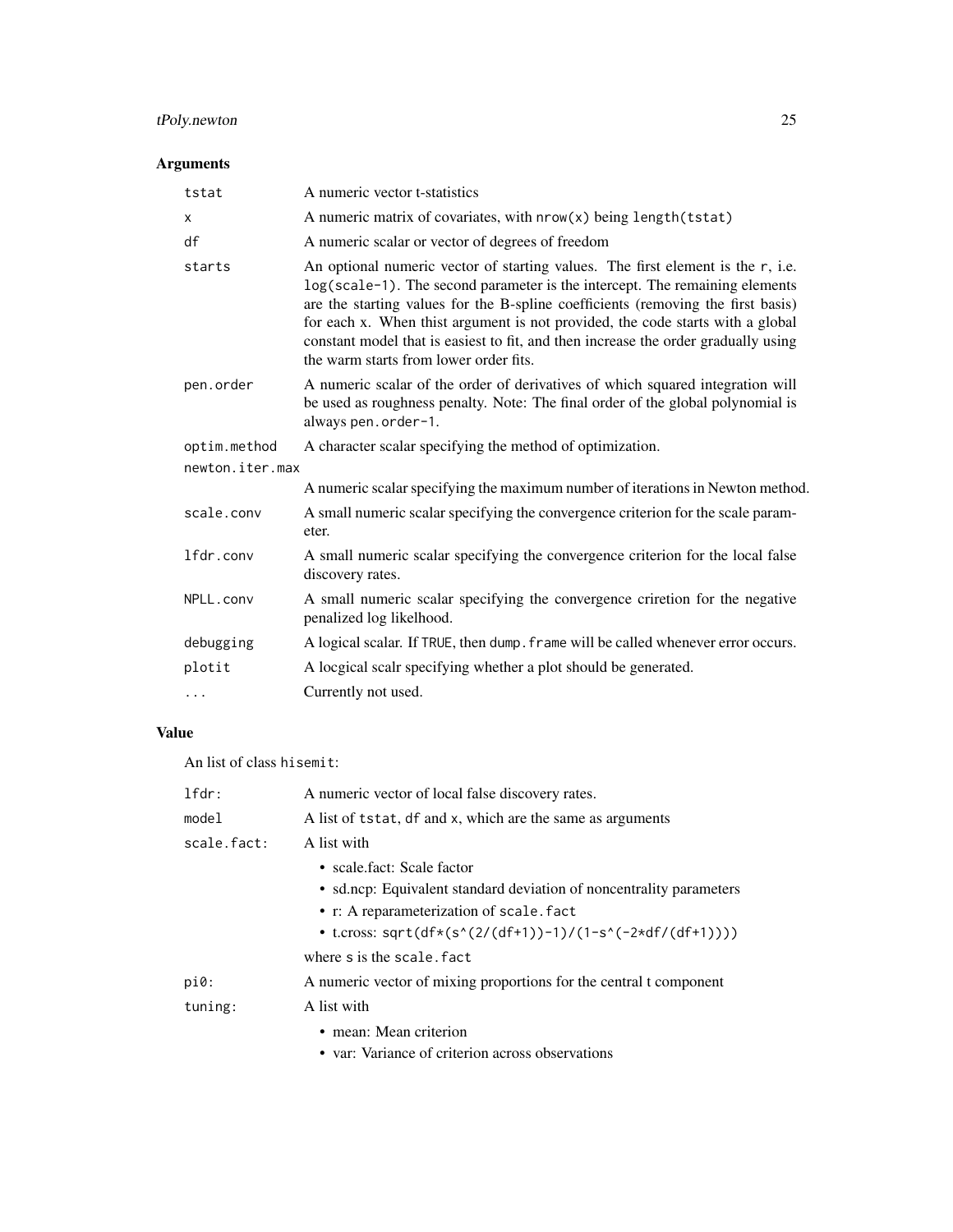<span id="page-25-0"></span>

|       | • grp: Cross-validation group membership                                                   |
|-------|--------------------------------------------------------------------------------------------|
|       | • method: The tuning.method used.                                                          |
|       | • final: The minimum mean criterion                                                        |
| spar: | A list with                                                                                |
|       | • all: All smoothing parameters searched                                                   |
|       | • final: The smoothing parameter used                                                      |
|       | • final.idx: The index of the final spar                                                   |
| enp:  | A list with                                                                                |
|       | • raw: Raw effective number of parameters                                                  |
|       | · logistic: Effective number of parameters after fitting logistic curve as a<br>correction |
|       | • final: The effective nubmer of parameters in the final model                             |
|       | • good.idx: The index of the selected effective number of parameters                       |
| fit:  | A list with                                                                                |
|       | • intercept: The fitted intercept                                                          |
|       | • covariate.idx: The index of covariates                                                   |
|       | • f.covariate: Each additive smooth function evaluated at the covariates                   |
|       | • f: Fitted smoothing funciton                                                             |
|       | • beta: Estimated regression coefficients                                                  |
|       | • H: Expanded design matrix                                                                |
|       | • asym.vcov: Asymptotic variance-covariance matrix for estimated parame-<br>ters           |
| NPLL: | A list with                                                                                |
|       | • NPLL: Negative penalized log likelihood                                                  |
|       | · logLik: Log likelihood                                                                   |
|       | • penalty: Penalty term                                                                    |
|       | • saturated.ll: Saturated log likelihood                                                   |
|       |                                                                                            |

# Author(s)

Long Qu<long.qu@wright.edu>

# References

Long Qu, Dan Nettleton, Jack Dekkers (2012) A hierarchical semiparametric model for incorporating inter-gene relationship information for analysis of genomic data. Biometrics, 68(4):1168-1177

# See Also

```
penLik.EMNewton, plot.hisemit, fitted.hisemit, coef.hisemit, vcov.hisemit, residuals.hisemit,
logLik.hisemit, confint.hisemit, plot.hisemit , hisemi-package, pi0-package
```
# Examples

# See the example for the package.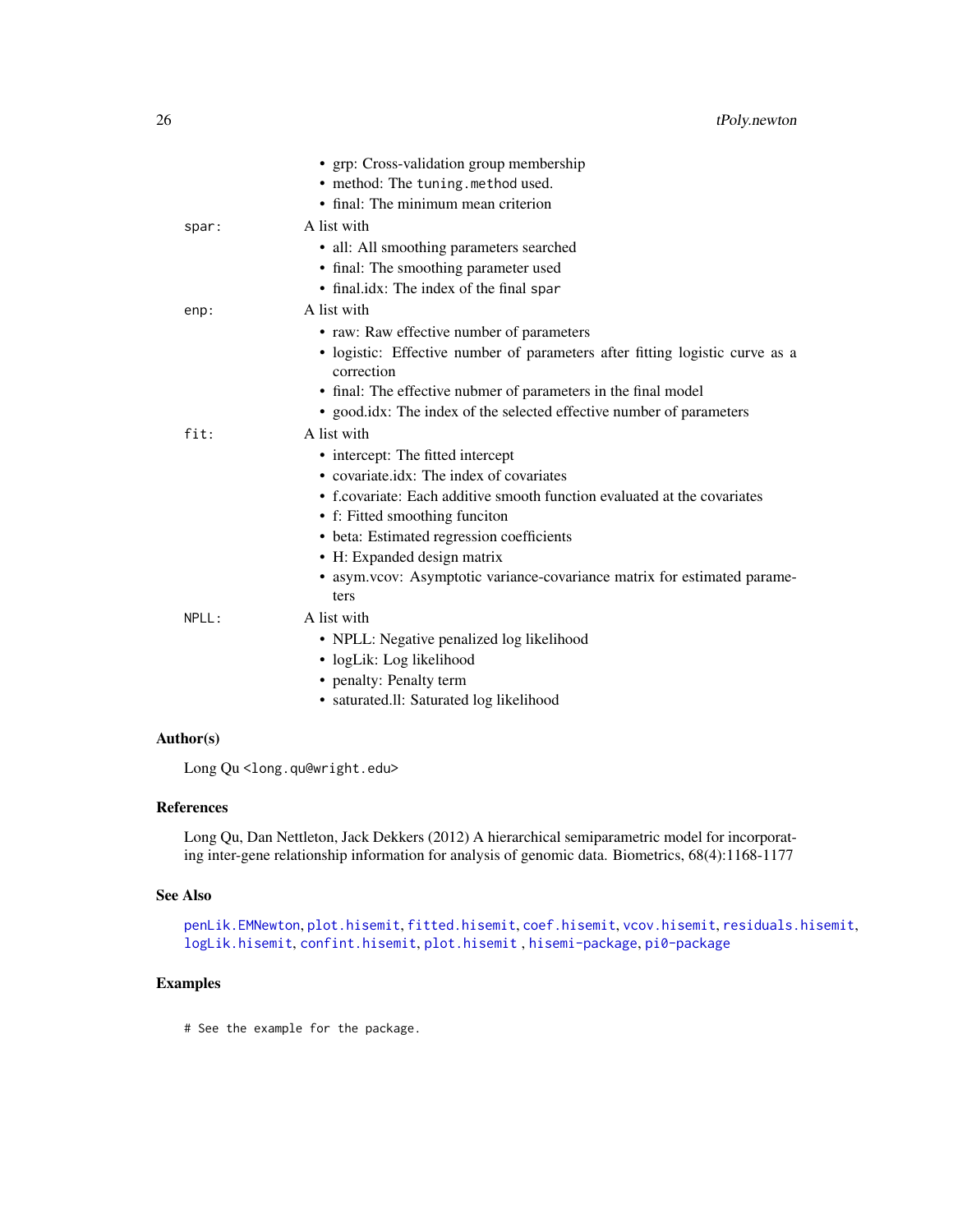<span id="page-26-1"></span><span id="page-26-0"></span>

# Description

Extract the asymptotic variance-covariance matrix of a hisemit object

#### Usage

```
## S3 method for class 'hisemit'
vcov(object, ...)
```
# Arguments

| object | A hisemit object.   |
|--------|---------------------|
| .      | Currently not used. |

# Details

Variance-covariance matrix for the fitted parameters.

# Value

A numerical matrix.

# Author(s)

Long Qu <long.qu@wright.edu>

# References

Long Qu, Dan Nettleton, Jack Dekkers (2012) A hierarchical semiparametric model for incorporating inter-gene relationship information for analysis of genomic data. Biometrics, 68(4):1168-1177

#### See Also

[plot.hisemit](#page-17-1), [fitted.hisemit](#page-7-1), [coef.hisemit](#page-3-1), [vcov.hisemit](#page-26-1), [residuals.hisemit](#page-19-1), [logLik.hisemit](#page-10-1), [confint.hisemit](#page-4-1), [print.hisemit](#page-18-1), [penLik.EMNewton](#page-14-1)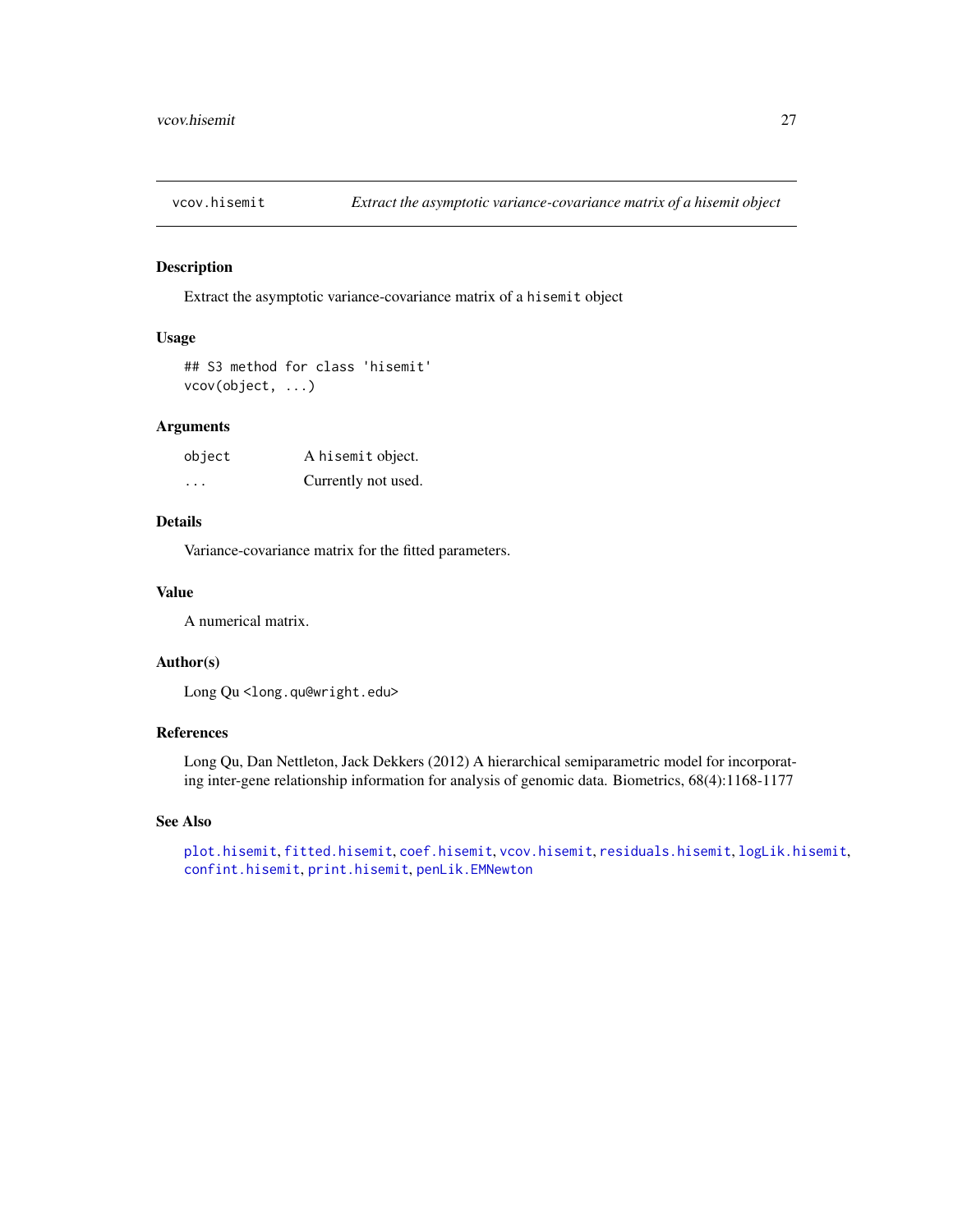# <span id="page-27-0"></span>Index

∗Topic arith directSum , [6](#page-5-0) ∗Topic array directSum , [6](#page-5-0) ∗Topic hplot plot.hisemit , [18](#page-17-0) ∗Topic math directSum, [6](#page-5-0) ∗Topic methods print.hisemit , [19](#page-18-0) ∗Topic models coef.hisemit , [4](#page-3-0) confint.hisemit , [5](#page-4-0) fitted.hisemit , [8](#page-7-0) hisemi-package , [2](#page-1-0) logistic.enp , [9](#page-8-0) logit , [10](#page-9-0) logLik.hisemit , [11](#page-10-0) penLik.EMNewton , [15](#page-14-0) residuals.hisemit , [20](#page-19-0) scaledTMix.null , [21](#page-20-0) scaledTMix.psat , [22](#page-21-0) scaledTMix.sat, [23](#page-22-0) tPoly.newton , [24](#page-23-0) vcov.hisemit, [27](#page-26-0) ∗Topic nonlinear logistic.enp , [9](#page-8-0) ∗Topic optimize EMupdate , [7](#page-6-0) hisemi-package, [2](#page-1-0) NRupdate , [13](#page-12-0) penLik.EMNewton , [15](#page-14-0) scaledTMix.null , [21](#page-20-0) scaledTMix.psat , [22](#page-21-0) scaledTMix.sat, [23](#page-22-0) tPoly.newton , [24](#page-23-0) ∗Topic package hisemi-package, [2](#page-1-0) ∗Topic print

```
print.hisemit
, 19
∗Topic regression
     coef.hisemit
,
4
     fitted.hisemit
,
8
     hisemi-package
,
2
     plot.hisemit
, 18
     residuals.hisemit
, 20
     27
∗Topic smooth
     n.knots
, 12
     OsplinePen
, 14
bsplinepen
, 14
coef.hisemit
,
2
,
4
,
4
,
6
,
9
, 11
, 18
–21
, 26, 27
confint.hisemit
,
2
,
4
,
5
,
6
,
9
, 11
, 18
–21
, 26,
          27
directSum
,
2
,
6
EMupdate
,
2
,
7
, 14
fitted.hisemit
,
2
,
4
,
6
,
8
,
9
, 11
, 18
–21
, 26,
          27
hisemi
(hisemi-package
)
,
2
hisemi-package
,
2
hist
, 19
lines
, 19
logistic.enp
,
9
logit
, 10
logLik.hisemit
,
2
,
4
,
6
,
9
, 11
, 11
, 18
–21
, 26,
          27
make.link
, 10
, 11
n.knots
, 12
nearPD
, 13
nls
, 10
NRupdate
,
3
,
8
, 13
```